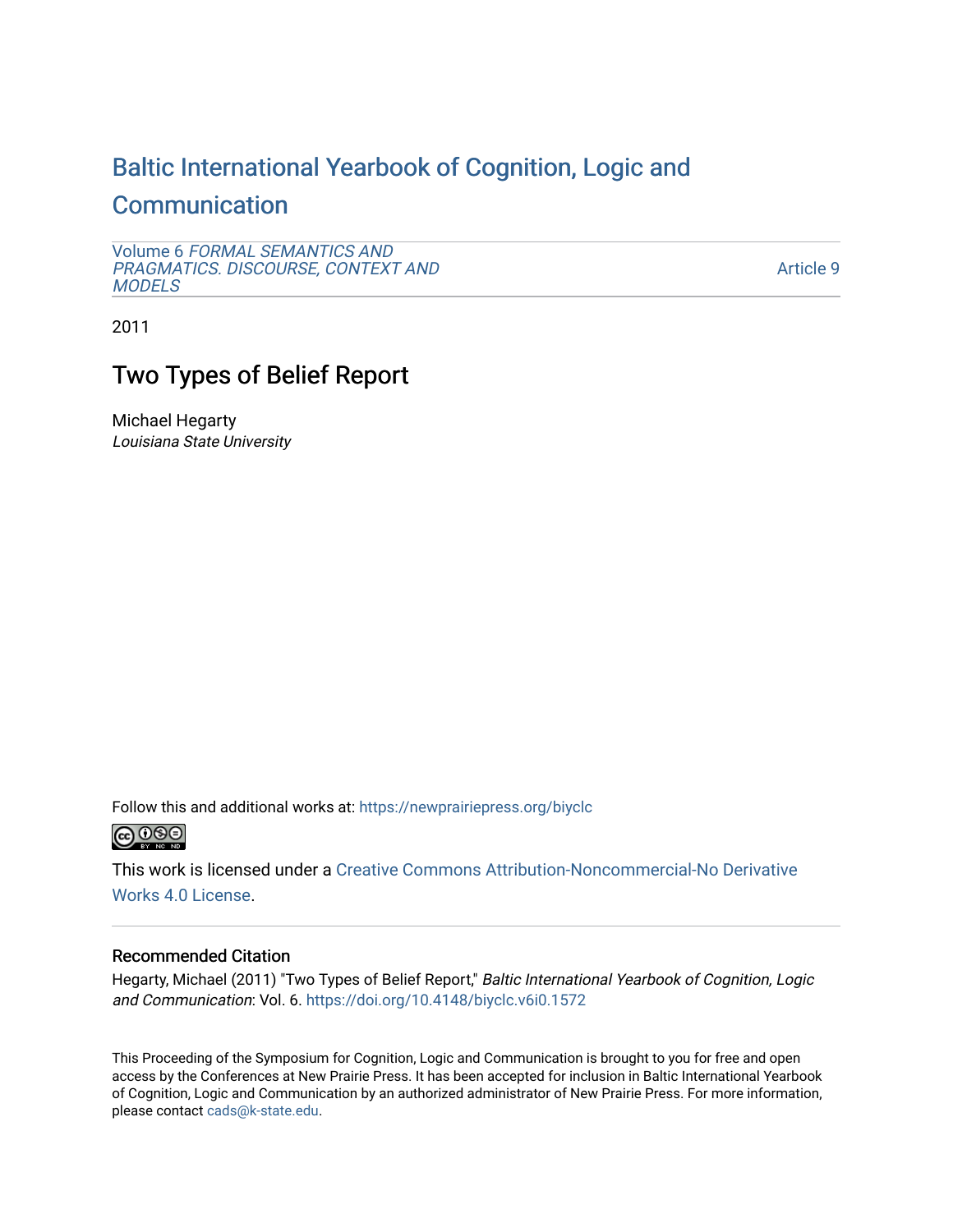### The Baltic International Yearbook ofCognition, Logic and Communication

October 2011

pages 1[-30](#page-15-0)

 *Formal Semantics and Pragmatics: Discourse, Context, and Models*DOI: 10.4148/biyclc.v6i0.1572

> MICHAEL <sup>H</sup>EGARTYLouisiana State University

### <span id="page-1-0"></span>TWO <sup>T</sup>YPES OF <sup>B</sup>ELIEF <sup>R</sup>EPORT

<span id="page-1-1"></span>ABSTRACT: Ascriptions of belief and other doxastic propositional attitudes are commonly interpreted as quantifying over <sup>a</sup> set of possible worlds constituting doxastic alternatives for the belief experiencer. Katz [\(2000](#page-15-1), [2003](#page-15-2), [2008\)](#page-15-3) has argued that belief predicates and other stative attitude predicates, along with stative predicates generally, lack <sup>a</sup> Davidsonian event argumen<sup>t</sup> and therefore do not repor<sup>t</sup> on any eventuality (event or state). [Hacquard](#page-15-4) [\(2010](#page-15-4)), in contrast, assumes that all attitude ascriptions describe an event corresponding to the mental state of the attitude experiencer. The presen<sup>t</sup> investigation suggests that the strengths of doxastic predicates can be modeled by gener alized quantifiers over the doxastic alternative set, permitting us to formulate and test predictions based on standard interactions of these quantifiers with negation when these ascriptions are negated. This provides <sup>a</sup> middle ground between Katz and Hacquard, whereby some belief ascriptions are interpreted as nothing more than <sup>a</sup> quantified condition over <sup>a</sup> doxastic alternative set, while others attribute <sup>a</sup> Davidsonian belief state to the experiencer. In the latter case, the condition involving quantification over doxastic alternatives is an essential content condition which serves to individuate the eventuality described by the belief report, and to identify it across possible worlds.

#### **1. INTRODUCTION**

Katz [\(2000,](#page-15-1) [2003](#page-15-2), [2008](#page-15-3)) argues that <sup>a</sup> theory of the interpretation of stative sentences does not require us to posit states of the world which are described by such sentences, and that <sup>p</sup>henomena explained by doing so are better explained without such states. Correspondingly, Katz argues, if we adopt <sup>a</sup> Davidsonian approach to the interpretation of action sentences, we should not posit Davidsonian state variables in the argumen<sup>t</sup> list of stative predicates, or in the representations of the meanings of stative sentences which we construct with them. Katz includes stative propositional attitude ascriptions such as ascriptions of belief in the scope of this proposal.

Hacquard [\(2006,](#page-15-5) [2010](#page-15-4)) proposes, to the contrary, that all attitude ascriptions have an associated event or state, with <sup>a</sup> correspondingevent variable.

In this paper, <sup>I</sup> chart <sup>a</sup> middle course, finding reason to distinguish two types of propositional attitude ascription. One type has no associated event or state; it simply states <sup>a</sup> condition on possible worlds according to whether or not they are consistent with the propositional attitude being ascribed. The other type is interpreted as characterizing <sup>a</sup> mental state, an emotional state, or an act of assertion, which <sup>I</sup> take the attitude verb to introduce as one of its arguments. In this second type, the content condition involved in the first type of interpretation is used as <sup>a</sup> criterion of individuation of such an event or state, and of its identity across possible worlds. For both types, <sup>I</sup> propose that differences in strength can be captured in terms of the quantificationalforce of different generalized quantifiers. For reasons of space, the dis-cussion in this article is limited to belief ascriptions.<sup>[1](#page-14-0)</sup>

For the purposes of this discussion, <sup>I</sup> assume that <sup>a</sup> sentence of natural language is interpreted by interpreting its LF <sup>p</sup>hrase structure tree compositionally in <sup>a</sup> model **<sup>M</sup>**, followin[g](#page-15-6) the practice of Heim &Kratzer [\(1998](#page-15-6)).

#### **2. BELIEF ASCRIPTIONS**

Belief ascriptions can be called doxastic reports, since they repor<sup>t</sup> onthe doxastic state of the experiencer subject. $^2$  $^2$  Consider the belief as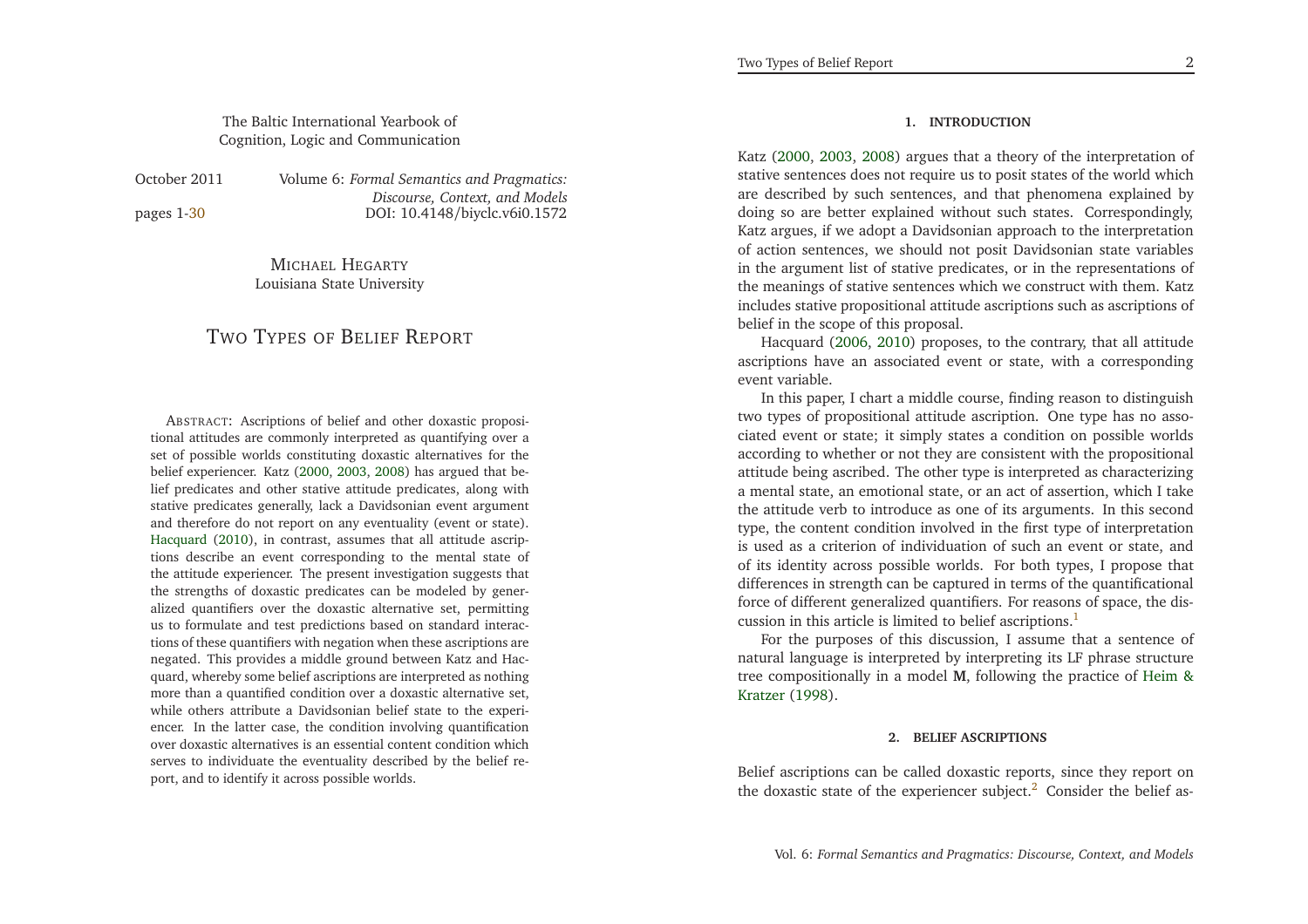criptions in (1).

(1) Sam believes / thinks / expects that the President will resign.

To interpret these, suppose that the experiencer subject, *Sam* denotes the individual  $a_3$  in the domain **D** of **M**, and that  $S_1$  = **the President**<br>will notice in the US structure of the concelerated along 3. Then the **will resign** is the LF structure of the complement clause. [3](#page-14-2) Then the belief ascription in (1), following common practice, can be interpreted in**M** by quantifying with <sup>a</sup> universal quantifier over the set of doxastic alternatives for the experiencer, representing ways the world could beaccording to the experiencer's beliefs. Letting  $\mathrm{DA}(a_{3},\,w)$  be the set of doxastic alternatives of Sam in the possible world of evaluation*<sup>w</sup>*, wecan write truth conditions for (1) in**<sup>M</sup>**, as in (2).

(2)  $\left[ \begin{bmatrix} \text{Sam believes that } S_1 \end{bmatrix} \right]^{M,w} = 1 \text{ iff } \forall v \in DA(a_3, w): \left[ \begin{bmatrix} \text{S1} \end{bmatrix} \right]^{M,w}$  $= 1$ 

As <sup>a</sup> first step toward generalizing this approach to <sup>a</sup> wider range of attitude ascriptions, <sup>I</sup> first seek to extend it to predicates which are intuitively stronger or weaker than *believe*. This is undertaken in section 2.1. The intuitions regarding the relative strengths of these predicates are illuminated and made manifest when ascriptions with them arenegated; this is taken up in section 2.2.

#### *2.1. Variation in Strength*

Now consider the ascriptions in (3).

(3) Sam is sure / certain / convinced that the President will resign.

These seem to make <sup>a</sup> stronger statement about Sam's doxastic alternative set than any of the ascriptions in (1). But if we interpret them as involving quantification over the set of Sam's doxastic alternatives, there is no evident way to make the interpretation stronger than the truth conditions formulated in (2) other than by the addition of an otherwise unmotivated strength modifier. If the truth conditions in (2) "max out" on the dimension of strength that seems relevant to the difference between (1) and (3), then there is <sup>a</sup> problem formulatingsuitable truth conditions for the stronger ascriptions in (3).

The ascriptions in (4) seem to make <sup>a</sup> weaker statement aboutSam's doxastic alternative set than (1).

(4) Sam imagines / suspects that the President will resign.

Based on (2), it would be natural to suppose that the ascriptions in (4) have analogous truth conditions with an existential quantifier over $DA(a_3, w)$ . But there are two problems with this supposition. First, this would make (4) paraphrasable as "Sam thinks it is possible that the President will resign," or, "Sam cannot rule out that the President will resign," which seems to be too weak an interpretation. If Sam cannot rule out that the President will resign, this isn't enough to make (4) true unless Sam also thinks that the possibility of <sup>a</sup> resignation is high enough to be salient, even if not high or salient enough for (1) to be true. Second, and related to this, Kai von Fintel notes (personal communication), that if *imagine* and *suspec<sup>t</sup>* had the quantificational semantics of existential quantification over the set of doxastic alternatives of the experiencer subject, then ascriptions with these verbs would have the force of <sup>a</sup> possibility modal (though quantifying over <sup>a</sup> different domain), and thus, alongside sentences such as *It is possi*ble that the President will resign and it is possible that the President will *not resign*, we should find a sentence such as the following to be felicitous: #*Sam suspects that the President will resign and Sam suspects that the President won't resign*. This expectation is not borne out; such sentences are infelicitous. So *imagine* and *suspec<sup>t</sup>* are stronger than mere existential quantification, and stronger than mere possibility, butweaker than *believe* and *expect*.

<span id="page-2-0"></span>We have encountered <sup>a</sup> series of doxastic predicates, (*imagine, believe, be sure*), which differ from one another primarily just in strength, for which truth conditions of the sort <sup>g</sup>iven in (2), with standard logical quantifiers∀ and <sup>∃</sup>, seem to be inadequate. This suggests that we replace the quantifier in (2) by <sup>a</sup> generalized quantifier of appropriate strength. Following [Lewis](#page-15-7) [\(1975](#page-15-7)) and Kratzer [\(1979](#page-15-8), [1981](#page-15-9), [1989\)](#page-15-10), generalized quantifiers show up not just in quantified noun <sup>p</sup>hrases, but in the interpretation of conditionals and sentences restricted by *when*-clauses. If we are to adopt an analysis of doxastic predicates as quantifying over <sup>a</sup> set of doxastic alternatives, we should use generalized quantifiers of appropriate strength. With reference to <sup>a</sup> wider range of quantificational <sup>p</sup>henomena, this section will provide evidence that be sure is the analog of the determiner quantifier *every*, the adverbof quantification *always*, and the modal operator *must*, and that *believe*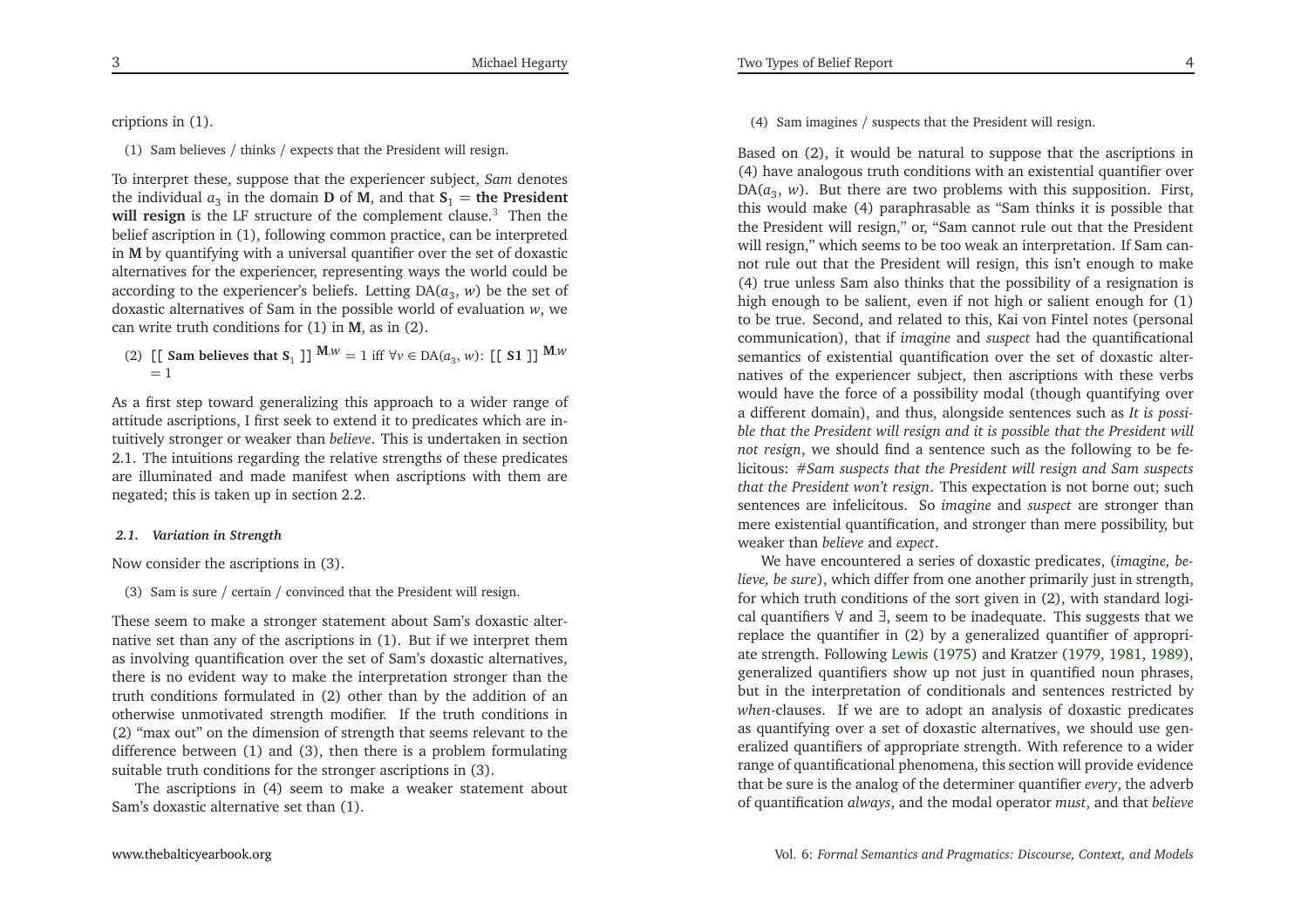is the analog of the determiner quantifier *most*, the adverb of quantification *usually*, and the modal operator *should*. Let EVERY be the generalized quantifier for this first group, and MOST be the general-ized quantifier for the second.<sup>[4](#page-14-3)</sup> On this basis, we might have expected that *suspec<sup>t</sup>* and *imagine* would have the force of the generalized quantifier SOME, manifested in the determiner quantifier *some*, the adverb of quantification *sometimes*, and the modal operator *might*. But this is not tenable, as discussed above. <sup>I</sup> leave the quantificational force of*suspect* and *imagine* unspecified for now, to be determined in section 2.2. Letting Q be the undetermined generalized quantifier for *suspec<sup>t</sup>* and *imagine*, the results of this analysis of doxastic predicates are <sup>g</sup>ivenin (5).

(5) a.  $[[\text{ Sam is sure that } S_1\]]^{M,w} = 1 \text{ iff }$  $(\text{EVERY } v: v \in DA(a_3, w))$   $[[S_1]]^{M, v} = 1$ b.  $\left[ \begin{bmatrix} \text{Sam believes that } S_1 \end{bmatrix} \right]^{M,w} = 1 \text{ iff } S_2 = 1 \text{ iff } S_3 = 1 \text{ and } S_4 = 0 \text{ and } S_5 = 0 \text{ and } S_6 = 0 \text{ and } S_7 = 0 \text{ and } S_7 = 0 \text{ and } S_8 = 0 \text{ and } S_9 = 0 \text{ and } S_9 = 0 \text{ and } S_9 = 0 \text{ and } S_9 = 0 \text{ and } S_9 = 0 \text{ and } S_9 = 0 \text{ and } S_9 = 0 \text{ and } S_9 = 0 \text{ and } S$  $(MOST \, v: \, v \in DA(a_3, w))$   $[[S_1]]^{M, v} = 1$ c. [[ Sam suspects that  $S_1$  ]] $^{M,w} = 1$  iff  $(Q \nu: \nu \in DA(a_3, w))$   $[[S_1]]^{M, \nu} = 1$ 

The right-hand sides of these conditions express three different settheoretic relations in the model between the sets  $DA(a_3, w)$  and  $\{v: \Pi\}$ **S1**  $\prod_{i=1}^{n} M_i v_i = 1$ . The discussion of section 2.2 below provides further suppor<sup>t</sup> for these proposals, where the value of Q will be determinedthrough its interaction with negation.

The doxastic alternative set of Sam,  $DA(a_3, w)$ , at a world of evalu- ation*<sup>w</sup>*, is the set of possible worlds consistent with what Sam believes in*<sup>w</sup>*. Let us understand possible worlds to be possible ways the world could be (or is). <sup>I</sup> take the set of possible worlds consistent with what Sam believes to be very large, since <sup>I</sup> assume that if*u* is any possible world in  $DA(a_3, w)$ , consistent with what Sam believes in *w*, and *v* is <sup>a</sup> possibility that differs from <sup>u</sup> in some way which we can articulate and which makes no difference to Sam's beliefs, then *<sup>v</sup>* is <sup>a</sup> member of DA(*<sup>a</sup>*3, *<sup>w</sup>*) too, distinct from*<sup>u</sup>*. The generalized quantifiers in (5) thus have substantial sets on which to operate. <sup>I</sup> will assume here that these sets are nevertheless finite, so we can employ the standard semantics ofgeneralized quantifiers. If the sets of possibilities were infinite, further

apparatus involving sample sets and probability distributions could beintroduced to achieve the same purpose.<sup>[5](#page-14-4)</sup>

#### *2.2. The Value of Q*

The naturally occurring example in (6a) was uttered by tennis announcer John McEnroe in commentary before the Wimbledon finalround match between Venus Williams and Marion Bartoli on July 7, 2007; the examples in (6b,c) are constructed.

- <span id="page-3-0"></span>(6) a. I'm not sure Venus will crumble like Henin did yesterday.
	- b. I'm not sure we can ge<sup>t</sup> in there.
	- c. Sam's not convinced that the President will resign.

<span id="page-3-1"></span>Example (6a) was uttered with some tentativeness, appropriate in light of Bartoli's consistency through the Wimbledon fortnight, and <sup>a</sup> tendency toward inconsistency in the <sup>p</sup>lay of Venus Williams. It could be suitably paraphrased as, "Venus might not crumble like Henin did yesterday." The predicate *be sure* is intuitively <sup>a</sup> strong doxastic predicate; the negated ascription in (6a) has <sup>a</sup> much weaker value, as suggested by the paraphrase. The same is true of the constructed examples in(6b,c).

To interpret (6a), we use (5a), negating the truth conditions for**I'm** sure that  $S_2$ , where  $S_2$  = Venus will crumble like Henin did **yesterday**, and  $a_1$  is the speaker, resulting in (7).

(7)  $[\![ \Gamma \mathbf{m} \text{ not sure that } \mathbf{S}_2 \]]^{\mathbf{M},w} = 1 \text{ iff } (\text{SOME } v: v \in \text{DA}(a_3, w)) \][\![ \sim \mathbf{S}_2 \!]$  $\mathbf{J} \mathbf{J}^{\mathbf{M}, \nu} = 1.$ 

That is, (6a) is true just in case it is at least possible that Venus will not crumble as Henin did. This result is consistent with the paraphrase <sup>g</sup>iven above. Thus, we can interpret (6a) by using classical negationquantifier interactions to import negation, converting the generalized quantifier in the lexical representation of the attitude predicate to itsdual. <sup>I</sup> will call this Neg-Importation with Dualization (NID).

Can we do this for an ascription with *believe*, as in, *The Senator doesn't believe that the bill will pass*, using (5b)? Taking *believe* in isolation, it is hard to say what its dual is. Partly this stems from the intrinsic vagueness of *most*.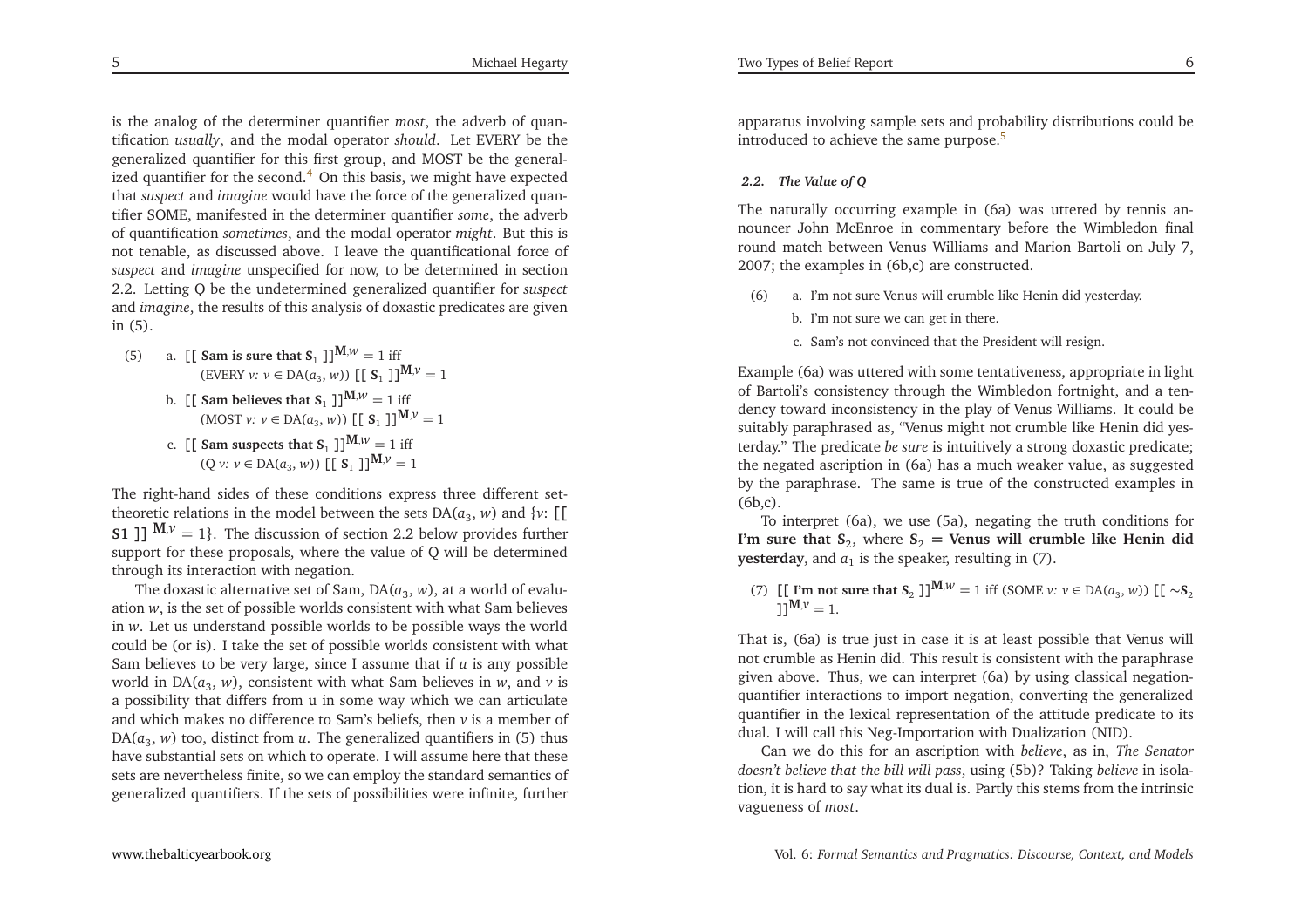Instead, pu<sup>t</sup> negation with *believe* aside for the moment, and consider negation with *imagine* and *suspect*, as in (8).

Michael Hegarty

- (8) a. Sam doesn't imagine that the President will resign.
	- b. <sup>I</sup> don't imagine we can ge<sup>t</sup> in there.
	- c. <sup>I</sup> don't imagine you can lend me <sup>a</sup> hundred dollars.

The best paraphrase of (8c) is along the lines of, "I expec<sup>t</sup> that you can't lend me <sup>a</sup> hundred dollars." The form in (8c) is <sup>a</sup> more polite form of the reques<sup>t</sup> than, "Can you lend me <sup>a</sup> hundred dollars?" because it is interpreted as in the paraphrase just <sup>g</sup>iven, as asserting that the addressee probably can't make the loan, thus taking pressure offthe addressee to comply with the indirect request. The predicate *imagine* is intuitively somewhat weaker than the mid-point of the scale for belief ascriptions, and what we ge<sup>t</sup> when we negate it, as in (8c), is an ascription with strength somewhere above the mid-point of that scale. This holds for the other ascriptions in (8).

Using (5c), we interpret (8a) as in (9), where  $\mathsf{Q}^{\perp}$  is the dual of the generalized quantifier Q.

(9)  $\left[\left[\right]$  **Sam doesn't imagine that S**<sub>1</sub>  $\left[\right]$ **M**, $w = 1$  iff  $(Q<sup>⊥</sup> v: v ∈ DA(a<sub>3</sub>, w))$  [[ ∼**S**<sub>1</sub> ]]<sup>**M**,*v*</sup> = 1.

The ascription in (8a) has (at least approximately) the force of *Sam believes that the President will not resign*. This suggests that MOST is (atleast approximately) the dual of Q in (9), that is,  $Q^{\perp} = MOST$ , which means that  $MOST^{\perp} = Q$ . Now we can interpret **Sam doesn't believe that <sup>S</sup>**<sup>1</sup> using (5b), to interpret <sup>a</sup> negated belief ascription as having the force of *imagine*, as in (11); this <sup>g</sup>ives us the interpretation of the negated sentence in (10) under the "Neg-Raising" interpretation on which negation is associated with the lower clause. This interpretation of (10) can be paraphrased as, "Sam is inclined to believe that thePresident will not resign."

- (10) Sam doesn't believe that the President will resign.
- (11)  $\left[\right[$  **Sam** doesn't imagine that  $S_1$   $\right]$  $\left[\frac{M,\nu}{\nu}\right] = 1$  iff  $(MOST^{\perp} v: v \in DA(a_3, w))$   $[(\sim S_1 \cdot \mathbf{I})^{\mathbf{M}, v} = 1 \text{ iff}$  $(Q<sup>⊥</sup> v: v ∈ DA(a<sub>3</sub>, w))$  [[ ∼**S**<sub>1</sub> ]]<sup>**M**,*v*</sup> = 1.

Predicates such as *believe* have strength somewhere above the midpoint of the doxastic scale, but below the top of the scale, which is occupied by *be certain* and *be sure*. The dual of *believe* is correspondingly weaker than the mid-point. How much weaker depends on the exact force of the original predicate, which <sup>I</sup> assume, following (5b), to have the force of MOST. Applying the general rule in (12), we see thatif MOST means >70%, for example, then MOST<sup>⊥</sup> (= Q) corresponds to≥30%.

(12)  $\sim$  (Q*x*: A(*x*)) B(*x*) iff (Q<sup>⊥</sup>*x*: A(*x*))  $\sim$  B(*x*)

In the limiting case where MOST means "more-than-half", MOST $^\perp$  cor- responds to "half-or-more," which is just slightly weaker than "morethan-half". (If it is not the case that more-than-half of <sup>A</sup> are B, then half-or-more of <sup>A</sup> are not-B.) The stronger the meaning of MOST, theweaker the meaning of MOST<sup>⊥</sup> = Q. I allow that MOST can mean N%, for some <sup>N</sup> within the range <sup>50</sup>≤N*<* <sup>100</sup> depending on speaker and context. But for most uses, MOST (and therefore *believe*) will be interpreted with <sup>N</sup> around 75, midway between the mid-point and the top of the scale, since *believe* needs to have sufficient distance between *be certain* and *be sure* at the top of its scale, and sufficient distance from its own dual, *suspec<sup>t</sup>* and *imagine*, lying at <sup>a</sup> mirror-image point on the other side of the mid-point. That way, *suspec<sup>t</sup>* and *imagine* have the strength of <sup>a</sup> weak version of *believe* ("inclined to believe"), somewhere below the mid-point of the scale, but well above the strength of <sup>a</sup> possibility modal. This is in accord with the fact that it is infelicitous to say, #*Sam suspects that the President will resign and (Sam suspects) that the President will not resign*, since this is akin to saying that Sam isinclined to believe*p* and inclined to believe not-*p*.

#### **3. EVENTS AND STATES**

The interpretations <sup>g</sup>iven in (5) relate the doxastic state of the belief experiencer to the content of the belief complement for <sup>a</sup> range of doxastic attitude predicates. In other propositional attitude reports, it is clear that more must be going on. For example, <sup>a</sup> repor<sup>t</sup> of attitude assertion, such as *Sam said that the President will resign*, is <sup>a</sup> repor<sup>t</sup> of an event, <sup>a</sup> saying event, in which the content of the complement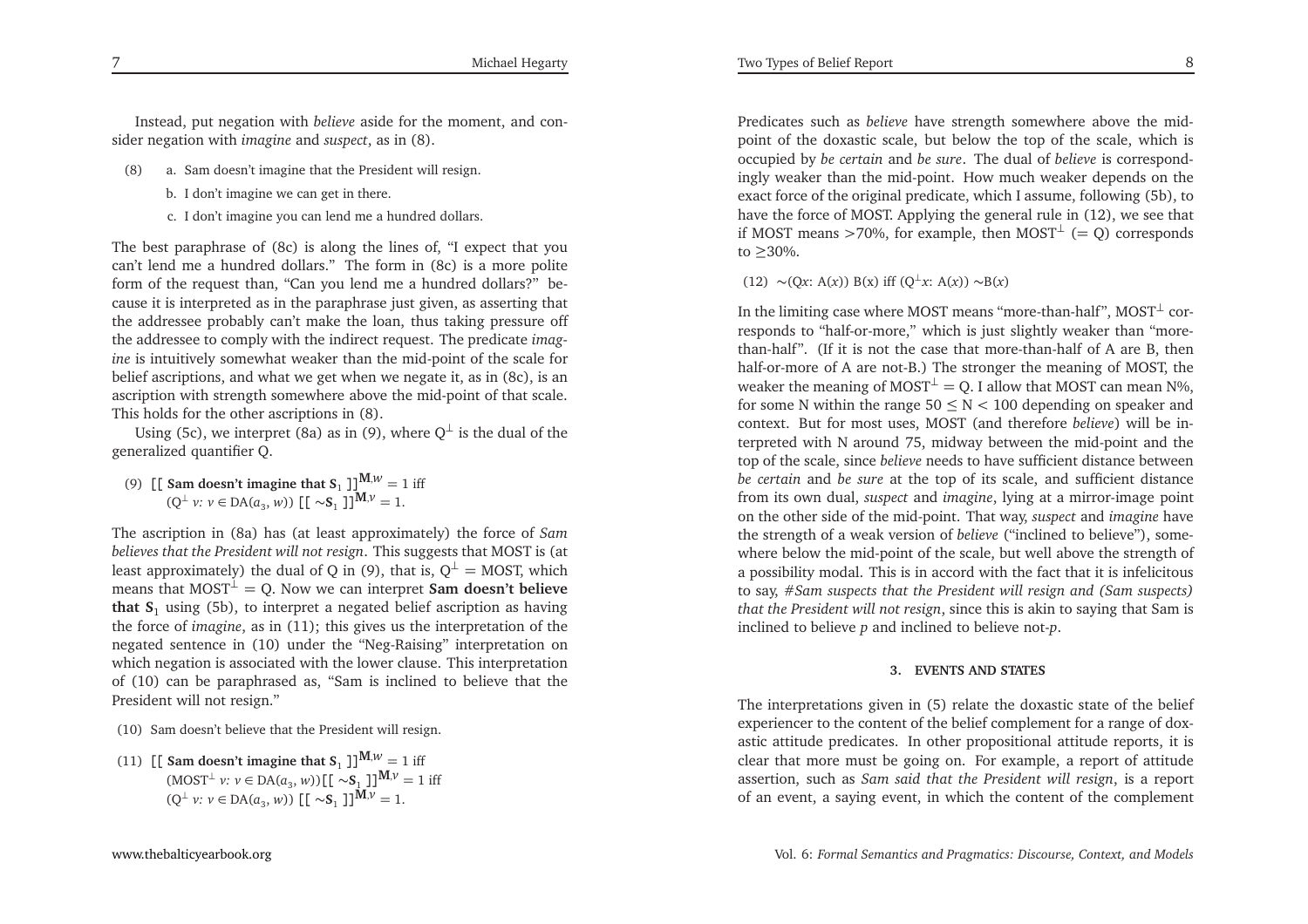clause and the doxastic state of Sam and his addressees somehow figure. These are beyond the scope of the presen<sup>t</sup> paper. But the literature is divided on whether <sup>p</sup>lain belief ascriptions such as that in (1) likewise repor<sup>t</sup> on something going on in the world, namely, an event or state corresponding to what is going on in Sam's head, and this is directly relevant to the topic of the presen<sup>t</sup> paper. <sup>I</sup> take it up in section <sup>4</sup> below. In order to address this issue, it is necessary to first review some ideas on the individuation and identification of objects and events, and their role in semantic theory.

#### *3.1. Individuating Objects and Events: Part-whole relations and causation*

The ontology of events assumed here is essentially that outlined in the "Events" chapter of [Lewis](#page-15-11) [\(1986](#page-15-11)), with the role of part-whole relationships on events as elaborated by [Moltmann](#page-15-12) [\(1997\)](#page-15-12). <sup>A</sup> similar view is sketched by [Carlson](#page-14-5) [\(1998](#page-14-5)). The view, in sum, is that events are individuals in the world and, as such, they participate in multi-dimensional part-whole relationships in the same way as other individuals. How we delineate events, and the relationships among them, depends on the interests and purposes that motivate or inform us in undertaking the delineation. This has implications for the identification of events across possible worlds. Events can have counterparts across possible worlds, but which events participate in the counterpart relation—and thus count as "the same event"—depends on our interests and purposes, just as with other individuals.

Compare this view of events with the situation of <sup>p</sup>hysical objects, whose part-whole structure can be delineated along various dimensions, at various levels of granularity. The breakdown of an automobile engine along functional lines might result in <sup>a</sup> small number of relatively complex parts, such as the fuel injection system, the cooling system, the electrical system, and so on. Some of the components in such <sup>a</sup> functional breakdown, such as the electrical system, can be quite distributed in space. The parts causally interact with one another, and may interpenetrate one another in intricate ways. In <sup>a</sup> more atomistic delineation of <sup>p</sup>hysical parts, the entire engine might break down into <sup>a</sup> fairly large number of simplex objects, including nuts, bolts, <sup>p</sup>lates, fans, belts, hoses, wires, and electronic sensor components, and

<sup>a</sup> few large simplex objects, such as the engine block and the radiator box. The objects we delineate as parts of the engine depend on the dimension and level of granularity chosen, which in turn depend onour purposes in making the delineation.

Following the lead of [Lewis](#page-15-11) [\(1986](#page-15-11)) and [Moltmann](#page-15-12) [\(1997](#page-15-12)), <sup>a</sup> similar approach will be adopted here for events. If three children, Keisha, Kieran and Kevin, are hopping about in <sup>a</sup> room together, we can individuate the event of all three of them hopping, and we can individuate three distinct sub-events, one for each child's hopping. With sufficient motivation, we can even individuate distinct sub-events consisting of any two of the children hopping. At <sup>a</sup> lower level, we can identify each hop by <sup>a</sup> single child as <sup>a</sup> sub-event, and at <sup>a</sup> lower level still, the impact of the child with the floor upon his or her descent in <sup>a</sup> <sup>g</sup>iven hop as <sup>a</sup> further sub-event. If Keisha twists her ankle while hopping, we can identify the larger event of the children hopping as the cause of this mishap (they shouldn't have been hopping on <sup>a</sup> concrete surface), or the sub-event of Keisha's participation in the hopping, or her last, wayward, hop, or the impact upon descent from this hop, when the ankle was injured. Combinations of events usually do not compose larger events, but sometimes they do, just as amalgamations of objects do not usually compose <sup>a</sup> larger object, but they sometimes do. This leaves open questions about the resolution of sub-events in <sup>a</sup> descending sequence of ever-smaller sub-events, parallel to analogous questions about the smallest components of matter. These questions about sub-event resolution can have significance for semantic theory, as Eckhardt [\(2005](#page-14-6), [2008](#page-14-7)) has argued. But these questions don't have to be fully settled in order for us to appeal to <sup>a</sup> domain of events in <sup>a</sup> Davidsonian semantic theory, any more than <sup>p</sup>hysics has to settle comparable questions about the composition of <sup>p</sup>hysical objects before wecan define <sup>a</sup> domain of <sup>p</sup>hysical objects for semantic theory.

#### *3.2. Davidsonian Semantic Theory with Lewis's Conception of Events*

Turn now to the interpretation of <sup>a</sup> typical action sentence such as (13)in Davidsonian semantic theory.

(13) Max kicked the ball.

9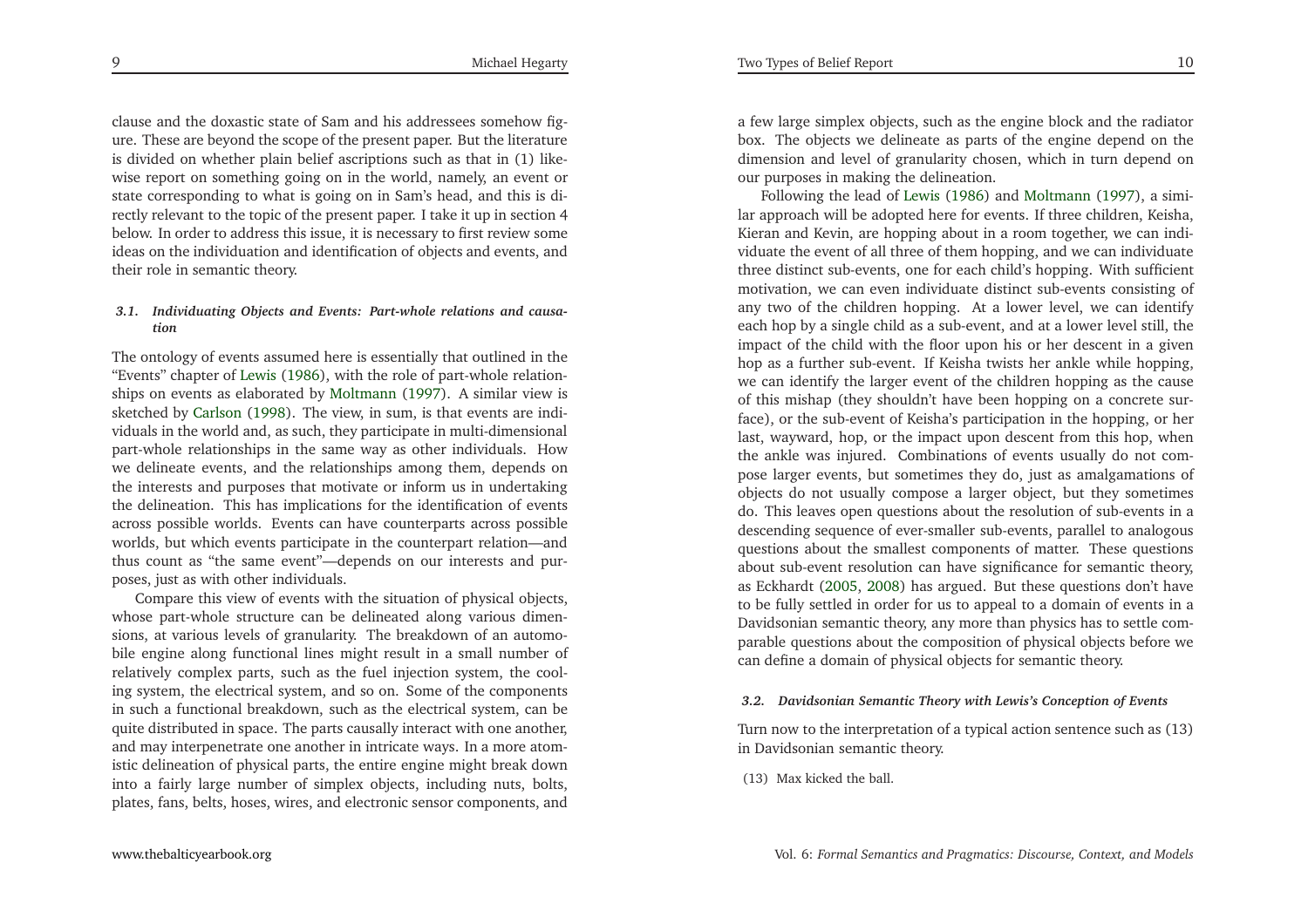The idea might be clearer with the more storied example in (17).

(17) Buck shot Ed.

<span id="page-6-0"></span>The event described by (17) could be very small, centered about the squeezing of the trigger by Buck, as in, *In that second, just as Bill entered the room, Buck shot Ed*. Or the granularity could be larger. In discussing <sup>a</sup> spy operation, (17) could be <sup>a</sup> repor<sup>t</sup> on one of the "achievements" of the spy agency during the month of March, an elaborate operation involving weeks of <sup>p</sup>lanning, leading up to Buck shooting, and thereby assassinating, Ed. (*Achievement number 16: Buck shot Ed.*) This usage is also seen in the example in (18), where Sam reminds Bill of <sup>a</sup> party they attended, at which Buck shot and wounded Ed, <sup>a</sup> commotion ensued, and it took three hours after the police and ambulance arrived for things to settle down to the point that Sam and Bill could leave; in this report, Sam's use of the demonstrative *that* refers to <sup>a</sup> rather larger event consisting of the shooting and its aftermath.

(18) Remember, we had <sup>a</sup> drink in the bar downstairs and talked to Maria for <sup>a</sup> while. Then Buck shot Ed. After *that*, we left and went to <sup>a</sup> diner for <sup>a</sup> late snack.

On this view, the granularity is determined by context or ostension, as needed. This is possible since the required "size" of the event intended, in which Buck shot Ed, with some antecedent lead-ins and some subsequen<sup>t</sup> consequences possibly tacked on, can be circumscribed by its spatio-temporal boundary. Variation across possible worlds would serve to fix the granularity to <sup>a</sup> finer grain since the lead-ins and consequences of the pulling of the trigger could vary across possible worlds and still permit identification as the "same event" as in the actual world. But the pulling of the trigger, caused (directly or indirectly) by Buck, resulting in the bullet hitting Ed, is common across all transworld variants of the event.

In this paper, <sup>I</sup> am, in effect, adopting Davidson's semantics for action sentences in the context of Lewis's [\(1986\)](#page-15-11) view of events. For Lewis, an event is <sup>a</sup> property of spatio-temporal regions, and thus can be identified (extensionally) as <sup>a</sup> class of regions, at most one per possible world (p.245). We can take the Davidsonian interpretation toassert the existence of an event at <sup>a</sup> chosen level of granularity, where

The standard Davidsonian interpretation of (13) would assign it the truth conditions in (14) in**<sup>M</sup>**, at world of evaluation*<sup>w</sup>*, where thebold-faced rendition of the sentence is its LF phrase marker,  $a_5$  and  $a_6$  are members of the domain**D** of **<sup>M</sup>**, the referents of *Max* and *the ball*, respectively, and  $e_4$  is a member of a special subset of **D**, the set of individuals that are events. [6](#page-14-8)

(14)  $\left[ \left[ \text{Max kicked the ball.} \right] \right]^{M,w} = 1 \text{ iff } \exists e_4 \left[ \text{kick } (a_5, a_6, e_4) \right]$ 

Davidson assumed that events are individuated according to their causal relationships: one event is identical to another just in case they have the same causes, and the same effects. As <sup>a</sup> result, there is <sup>a</sup> uniqueevent  $e_4$  whose existence is asserted by  $(14)$ . If the ball breaks a window, sparking <sup>a</sup> lawsuit and other entanglements, these results are all results of the impact of Max's foot with the ball. And if we tried to identify *<sup>e</sup>*<sup>4</sup> as <sup>a</sup> larger event, any cause of this larger event would be <sup>a</sup> cause of the impact of Max's foot with the ball. For Davidson, the choice of *<sup>e</sup>*<sup>4</sup> as the event being described is quite determinate, since all events withthe same causal efficacy as  $e_4$ , which might also be described by  $(13)$ , are in fact identified with *<sup>e</sup>*<sup>4</sup>.

<span id="page-6-1"></span> In contrast, in line with the discussion in section 3.1, <sup>I</sup> assume that *Max kicked the ball* can be used to describe any event in which the particular kicking of the ball by Max took <sup>p</sup>lace, and the granularity chosen will reflect our interests and purposes. For some purposes, *<sup>e</sup>*<sup>4</sup> would be taken to be <sup>a</sup> very local event, encompassing the impact of Max's foot with the ball, and little else. For other purposes, this impact might be simply <sup>a</sup> salient par<sup>t</sup> of <sup>a</sup> larger event in which the ball broke <sup>a</sup> window and thereby initiated <sup>a</sup> feud between neighbors. We can take (13) to assert the existence of an event at some level of granularity, which has the smallest event of Max kicking the ball as <sup>a</sup> (possibly improper) sub-event. To this end, interpret the predicate of (13), **kicked the ball**, consisting of VP and Aspect, as in (15) below, asserting the existence of an event *<sup>e</sup>*4, at some level of granularity or other, which can be characterized by the condition  $\alpha$  kicked  $a_6$ ' in the model.<sup>[7](#page-14-9)</sup> Composing with the subject DP **Max**, we obtain the truth-conditions in (16).

- (15)  $\left[ \left[ \text{ kicked the ball. } \right] \right]^{M,w} = \lambda x \exists e_4 \left[ \text{Part-of } e_4 \colon x \text{ kicked } a_6 \right]$
- (16)  $\left[ \left[ \text{ Max kicked the ball. } \right] \right]^{M,w} = 1 \text{ iff } \exists e_4 \left[ \text{part-of } e_4 : a_5 \text{ kicked } a_6 \right]$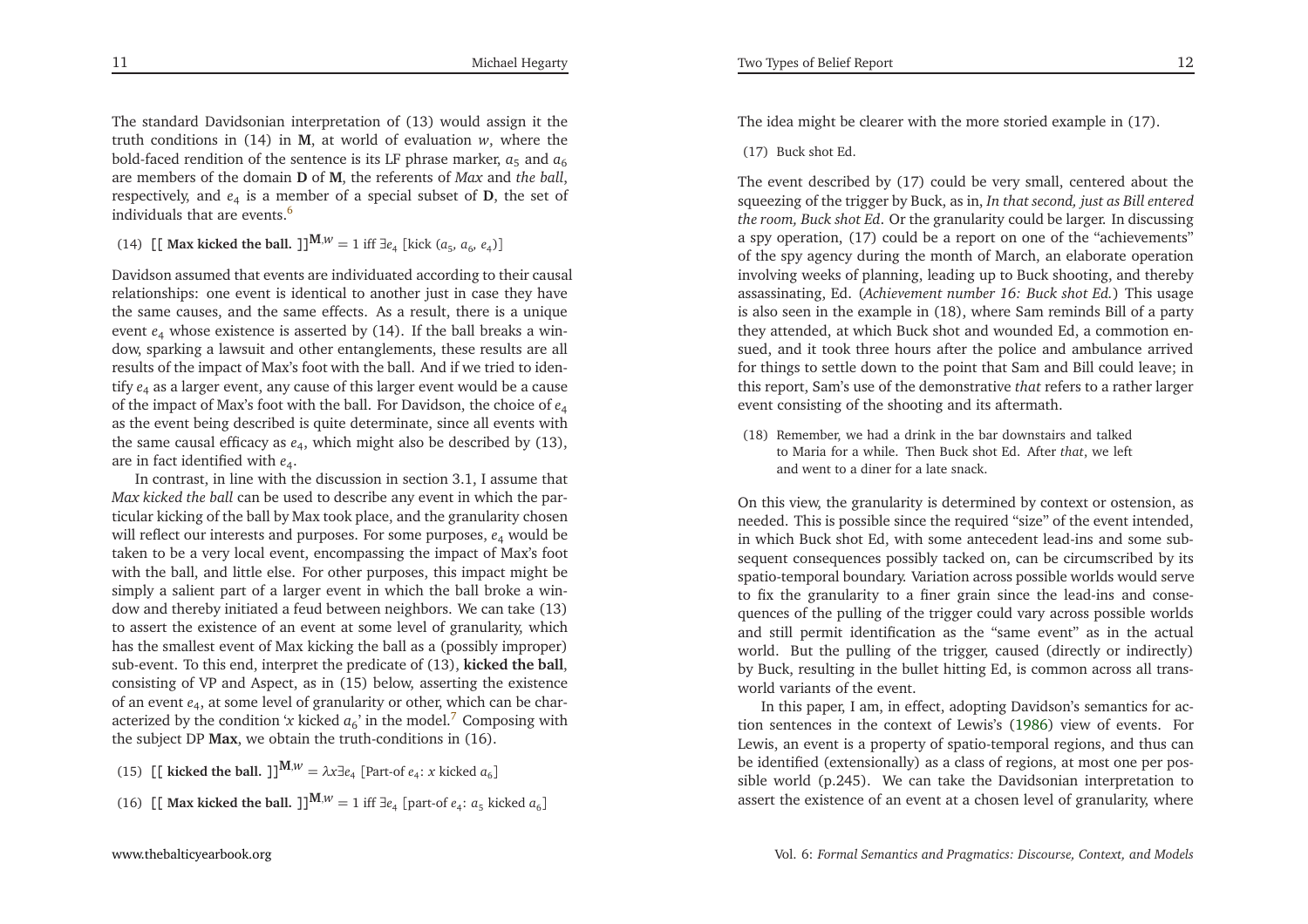13

<sup>a</sup> coarser grain typically corresponds to <sup>a</sup> larger spatio-temporal re<sup>g</sup>ion. Lewis notes the difficulty in trying to identify an event uniquely through <sup>a</sup> description of the event. But such difficulties shouldn't surprise or disturb us. Individuals have properties, but it is typically hard to specify individuals uniquely by description, excep<sup>t</sup> by using relational properties which identify the individual in terms of its relation to other individuals (e.g., *<sup>a</sup> is three feet due north of b*). The difficulties involved in uniquely describing an event are parallel: it is easy to uniquely specify an event using relational properties to delimit an event, fix its granularity, and <sup>p</sup>lace it in space and time. In this, eventssimply share in the behavior of other complex individuals.

Before returning to belief reports, let us take <sup>a</sup> momentary digression on trans-world identity - how we identify individuals and eventsas the "same individual" or the "same event" across possible worlds.

#### *3.3. Identifying Individuals and Events across Possible Worlds*

In the classical example of the ship of Theseus, the <sup>p</sup>lanks of the ship are replaced one by one, as the ship continues to sail and dock at ports, until all the <sup>p</sup>lanks have been replaced, at which point the discarded <sup>p</sup>lanks are re-assembled, reconstituting the original ship. In this exam<sup>p</sup>le, we can identify the <sup>p</sup>hysically reconstituted ship assembled from discarded <sup>p</sup>lanks as the "same ship" as the original, if sameness of material constitution is most important to us, or, alternatively, we can identify the result of <sup>p</sup>lank-by-plank substitution as the "same ship," if spatio-temporal continuity is most important. We might have different individuative criteria, <sup>y</sup>ielding different results, depending on our interests and purposes. For tax purposes, with concern for the operation of the ship as it sails the sea and puts into port, spatio-temporal continuity might be paramount. For purposes of historical preservation, to create <sup>a</sup> museum display of the <sup>p</sup>hysical ship which was sailed during key historical events and which bears historically inflicted scars andmarks, the ship assembled from discarded <sup>p</sup>lanks might be paramount.

In <sup>a</sup> variant of the ship of Theseus example, we can imagine the original ship persisting untouched in the actual world, *<sup>w</sup>o*, while the process of removing and replacing <sup>p</sup>lanks one by one, and then <sup>p</sup>hysically reassembling the discarded <sup>p</sup>lanks, all happens in <sup>a</sup> world*<sup>w</sup>*′,distinct from*<sup>w</sup>o*. At <sup>a</sup> <sup>g</sup>iven point in time after the reassembly of the

<sup>p</sup>lanks is complete in*<sup>w</sup>*′, we can ask which ship in*w*′ is the counterpart of the ship in the actual world: the one which has maintained spatiotemporal continuity with what was previously the unambiguous counterpart of the actual ship, and which has (we will assume) continued to sail missions and pu<sup>t</sup> into por<sup>t</sup> in*w*′ as its <sup>p</sup>lanks were replaced one by one, or the museum ship reassembled from the discarded <sup>p</sup>lanks? The answer depends on our criteria of cross-world identity, which inturn, depend on our interests and purposes.

We can pose similar problems for the individuation and identification of events across possible worlds. Suppose that Max works for the CIA. One night, in the actual world, *<sup>w</sup>o*, Max types up and prints <sup>a</sup> list of CIA agents who work abroad, along with their contacts, and arranges to meet with Maria, whom he knows to be the agen<sup>t</sup> of <sup>a</sup> hostile power, on the <sup>p</sup>ier, at midnight. He <sup>g</sup>ives her the list, thus betraying his country. In another world, *<sup>w</sup>*′, Max creates the same list, and meets the same person Maria at the same spo<sup>t</sup> on the same <sup>p</sup>ier at the same time, and <sup>g</sup>ives her the list; but in*<sup>w</sup>*′, Max knows that Maria is <sup>a</sup> friendly double-agent, and by <sup>g</sup>iving Maria the list, he is making it possible for <sup>a</sup> warning to be sent to the listed agents and their contacts, thus preventing them from being compromised and arrested. Ten minutes later in*<sup>w</sup>*′, however, sitting in his office, Max changes his mind and with the press of <sup>a</sup> key on his computer keyboard, transmits the list to the agen<sup>t</sup> of <sup>a</sup> hostile power. Which of the two events in*w*′ is the counterpart of the event in the actual world? If the <sup>p</sup>hysical execution of the action is used as the criterion of identity, then the counterpart event will be that of Max meeting Maria on the <sup>p</sup>ier at midnight, and handing her the paper with the list of names printed on it. That might be identified as the "same event" if what we are tracking is how Max caught <sup>a</sup> chest cold which aggravated his acute bronchitis and caused him to die two days later (in both*<sup>w</sup>o* and *<sup>w</sup>*′). If the functional significance of the event and its ramifications for the spy agency and the country are used as criteria of identity, then the <sup>p</sup>hysically quite different event of Max pressing the button on his computer keyboard in his warm, cozy officeis the counterpart event.

Thus, indentifying counterparts of individuals or events across possible worlds involves specification of criteria of identity, dependent onour interests and purposes.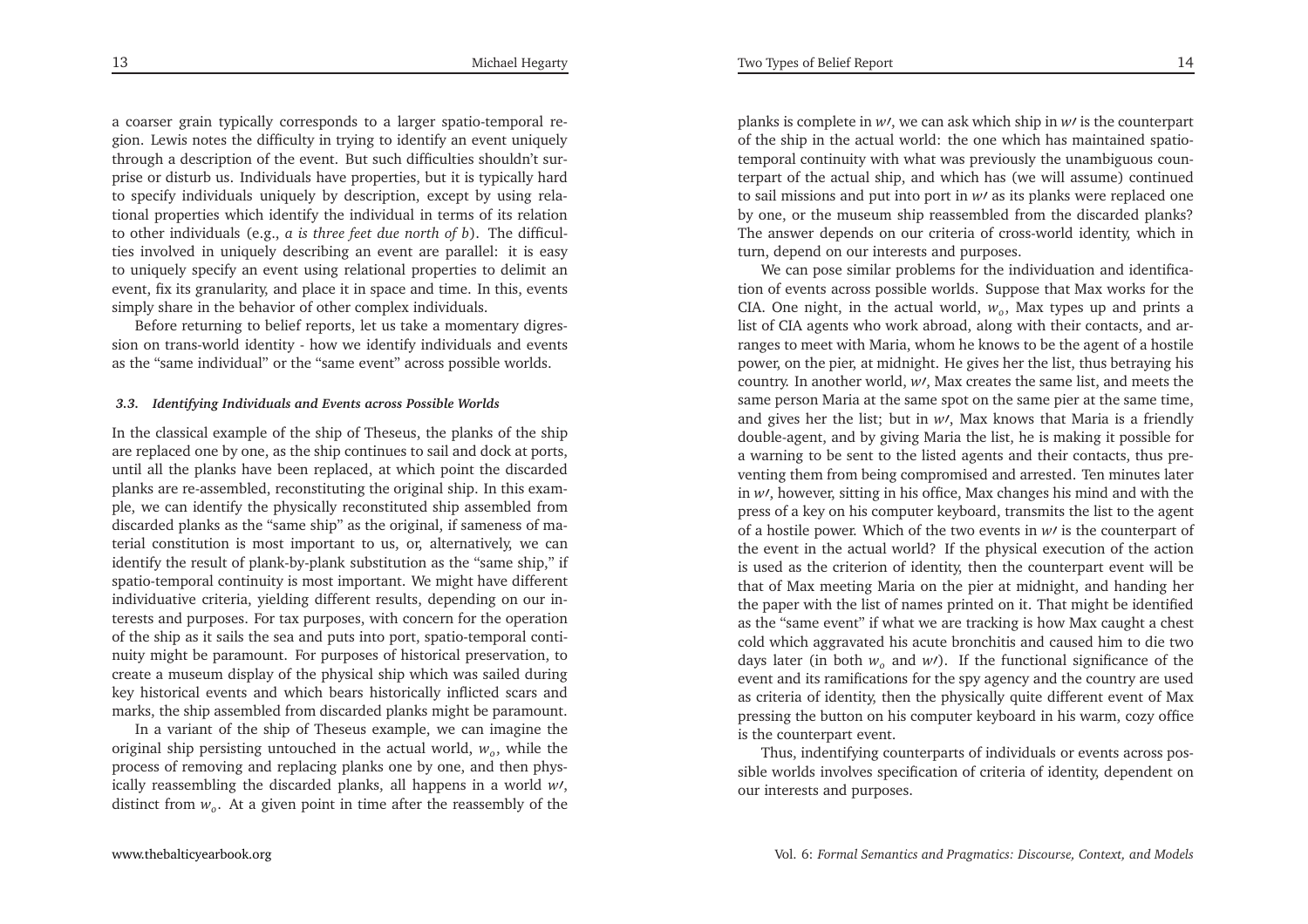#### *3.4. <sup>A</sup> Role for Content*

In <sup>a</sup> step toward the interpretation of belief ascriptions, consider examples in which ordinary individuals are endowed with content. To this end, suppose we are standing in <sup>a</sup> room of <sup>a</sup> long-abandoned mansion, taking stock of the furniture and art which are sitting about, dusty and displaced, but otherwise still in good condition. One of us points to <sup>a</sup> painted portrait of Benjamin Franklin, and utters (19a), referring to two windows in the room, or (19b), referring to the colonial eraportrait artist Joseph Siffred Duplessis.

- (19) a. The portrait of Benjamin Franklin must have hung between thetwo windows.
	- b. The portrait of Benjamin Franklin must have been painted by Duplessis.

We approach the interpretation of the modal statements in (19) according to <sup>a</sup> theory of identity across possible worlds in terms of finding <sup>a</sup> best counterpart for the purposes and interests at hand. Would the interpretation of the modal include worlds in which the best counterpar<sup>t</sup> of the portrait was <sup>a</sup> portrait with nearly the same spatio-temporal history as the actual one, but one which happened to be <sup>a</sup> portrait of an obscure contemporary of Franklin? That depends on the purposes and interests of the participants in the discourse. If the portrait and other objects are being addressed simply as items of furniture and decoration in (19a), with no regard for the content or historical significance of who is depicted in the portrait, then the interpretation of the modal would not strongly favor possibilities in which the portrait was of Franklin, but instead, might favor possibilities in which the portrait counted as the "same item of furniture," by virtue of <sup>a</sup> shared or similar spatio-temporal history as furniture. The modal interpretation would then include worlds in which the portrait was of someone else, and count it as "the same portrait" for the purpose of <sup>a</sup> statement about what sort of furnishings the room had. An otherwise similar possible world to the actual one, in which the portrait is of someone else and didn't hang between the two windows, could count as falsifying (19a). In contrast, in <sup>a</sup> suitable context for (19b), where the fact that the portrait is of Benjamin Franklin is critical to the purposes and interests of the conversation (for example, one concerned with the historical

or monetary value of the portrait), worlds in which the same canvas was used for <sup>a</sup> portrait of an obscure contemporary of Franklin's, and subsequently underwent the same spatio-temporal journey, would not be included. If there is such <sup>a</sup> world, otherwise similar to the actual world, in which the portrait is of someone else and not by Duplessis, this would not falsify (19b) since the portrait would not count as the same portrait, and so this world wouldn't be included in the evaluation of the modal statement. When the content is critical, the content of the portrait is <sup>a</sup> major factor (usually the decisive one) in identifying itacross worlds.

This example illustrates the point that for objects endowed with content, in contexts where we care about that content, the content has <sup>a</sup> role in identifying the object across possible worlds. The same is true of events, which <sup>I</sup> regard equally as individuals in the semantic ontology, subject to identification across possible worlds: when they are intrinsically associated with content, we can identify them in terms of that content across worlds. This result will be employed in the nextsection.

#### **4. BELIEF ASCRIPTIONS AND EVENTUALITIES**

Returning to stative doxastic ascriptions with predicates such as *believe*, the truth conditions in (5) interpret these as bare quantified conditions on <sup>a</sup> set of doxastic alternatives, not as asserting the existence of an event or state of belief, that is, not as akin to the Davidsonian interpretation of an action sentence in (16).

This result is fully in line with Katz [\(2000](#page-15-1), [2003](#page-15-2), [2008](#page-15-3)), who argues that stative sentences in general, and stative attitude ascriptions in particular, do not describe events or states which should be semantically represented using <sup>a</sup> Davidsonian event or state variable. Katz [\(2000](#page-15-1), [2003,](#page-15-2) [2008](#page-15-3)) argues that the extension of the Davidsonian analysis from action sentences to sentences with state predicates is flawed since it predicts <sup>a</sup> symmetry between eventive and stative predicates for adverbial modification, nominalization, and <sup>a</sup> host of other properties, <sup>a</sup> symmetry which Katz claims does not obtain. [Katz](#page-15-1) [\(2000](#page-15-1)) argues that these symmetries break down quite generally. Katz [\(2003,](#page-15-2) [2008](#page-15-3)) argues that each class of stative predicate, and each type of VP-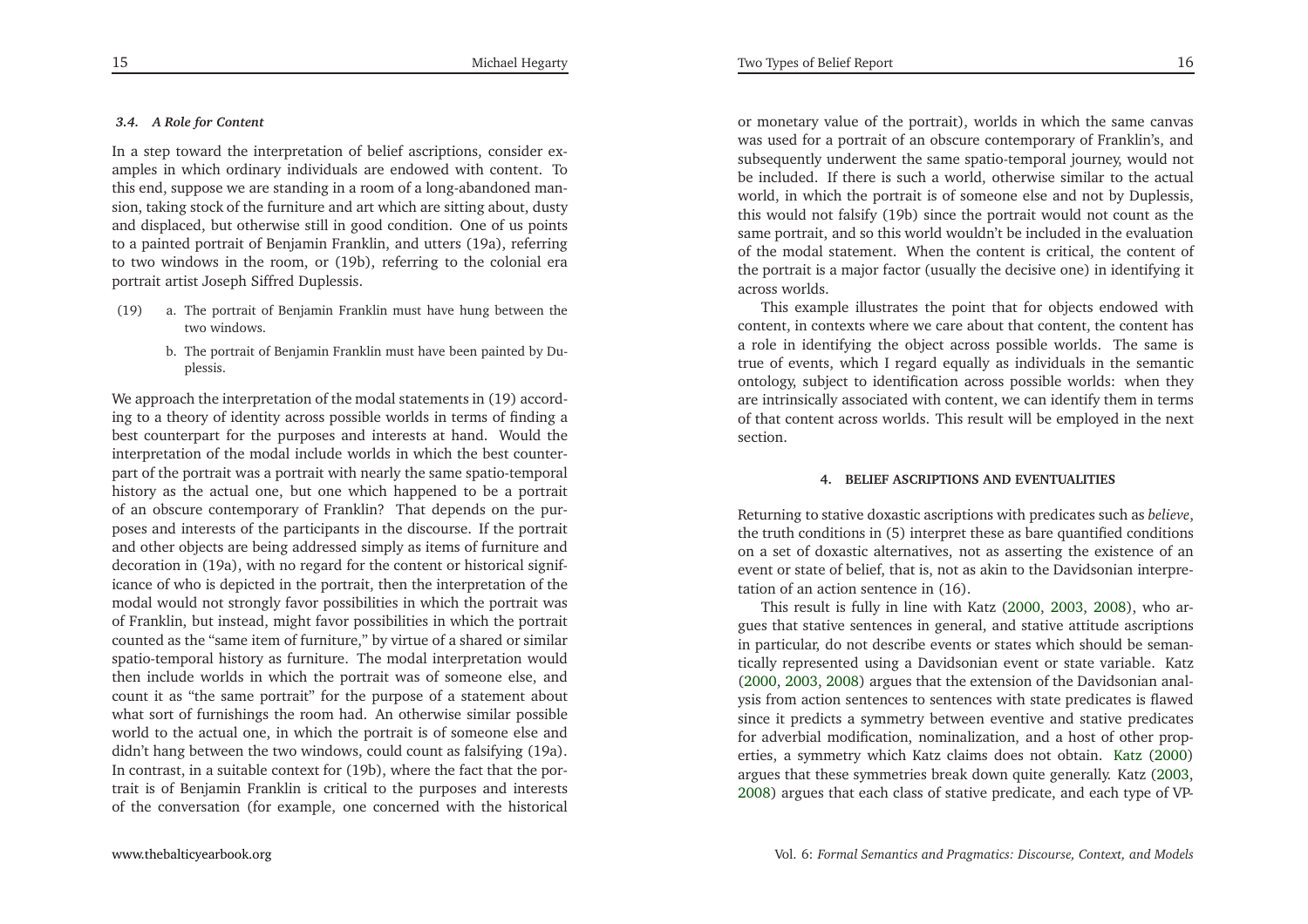modifier, must be considered in its own right, and that doing so <sup>y</sup>ields <sup>a</sup> variety of more satisfactory analyses of the interpretations of stative predicates and their modifiers, undercutting the rationale for extensionofthe Davidsonian analysis to stative predicates.

Katz [\(2008](#page-15-3)) proceeds by examining arguments for the existence of stative eventuality variables <sup>g</sup>iven in the literature. Katz argues that temporal modifiers analyzed along the lines of 'for-a-long-time (*e*)' and 'at-midnight (*e*)' on the neo-Davidsonian approach can be analyzed justas well, if not better, as predicates of times.<sup>[8](#page-14-10)</sup> Additionally, he argues that state predicate modifiers such as *completely* (e.g., in *John loves Mary completely*) or *well* (e.g., in *John knows French well*) are better analyzed as degree modifiers. Katz notes that stative predicates exhibit <sup>a</sup> high degree of lexical selectivity for particular modifiers, with variation in this selectivity even among stative predicates of the same semantic type, implicating <sup>a</sup> lexical (or distributed morphological) analysis of them. (E.g., *John knows French well* and *John loves Mary completely*, versus # *John knows French completely* and # *John loves Mary well*). Furthermore, he notes that event-denoting bare infinitive com<sup>p</sup>lements to perception verbs of the sort exhibited in (20) do not have state-denoting counterparts of the sort shown in (21).

- (20) John saw Maria perform the song.
- (21) a. <sup>∗</sup>John saw Mary own <sup>a</sup> car.
	- b. <sup>∗</sup>John saw the socks sit on the floor.

Interpreting (20) as <sup>a</sup> relation of perception between the experiencer subject of see and the event described by the bare infinitive complement *Maria perform the song*, as in (22), the lack of <sup>a</sup> corresponding interpretation of (21a,b) follows from the supposition that there is no corresponding event or state variable to serve as the denotation of thebare infinitive complements *Mary own <sup>a</sup> car* and *socks sit on the floor*.

(22)<sup>∃</sup>*<sup>e</sup>*<sup>1</sup> <sup>∃</sup>*<sup>e</sup>*<sup>2</sup> [(Part-of *<sup>e</sup>*1: *<sup>a</sup>*<sup>9</sup> performs *<sup>a</sup>*<sup>14</sup> <sup>∧</sup> (Part-of *<sup>e</sup>*2: *<sup>a</sup>*<sup>8</sup> performs *<sup>e</sup>*1]

Katz's arguments, cited above, are convincing to the effect that temporal and aspectual modifiers do not provide good evidence of <sup>a</sup> Davidsonian variable for any predicate. His argumen<sup>t</sup> that manner modification of <sup>a</sup> stative cashes out as manner modification of associated eventsis less straightforward. For example, Katz analyzes (23) as making an

implicit generic statement about events which mark John's behaviortowards Mary, asserting that they are characterized by passion.

(23) John loves Mary passionately.

We might question whether this conflates epistemological or evidential issues concerning (23)—What would lead someone to assert it?—with issues of its semantic meaning. Of interest here is whether this would be adequate for the analysis of the contribution of this adverbial, andothers like it, to the interpretation of belief ascriptions such as (24).

- (24) a. Max passionately believes that Mary murdered Bill.
	- b. Max arrogantly believes that he is the greatest novelist alive.
	- c. Max honestly believes that Maria is the best chess <sup>p</sup>layer in theworld.

<span id="page-9-0"></span>In order to avoid positing Davidsonian events or states in the interpretation of these ascriptions, we might say that the adverbs in (24) merely denote <sup>a</sup> property of the experiencer, Max. Then the ascriptions in (24) would have standard Davidsonian representations in (25)below.

(25)  $\left[\left[\right]$  **Max believes that S**<sup>*i*</sup>  $\right]$ ]<sup>M,*w*</sup> = 1 and passionate / arrogant / honest  $(a_5)$ 

But these are inadequate since they don't tie Max's passion, arrogance, or honesty in any way to his belief. We don't merely want to say that Max has <sup>a</sup> belief with the content **<sup>S</sup>***i*, and he is passionate (or arrogant, or honest, etc.). And the adverbials in (24) would not have to be used in such <sup>a</sup> way as to reflect degrees of belief, or to have behavioral correlates in associated events. Although they can be used in this way, they can, in addition, be used in ascriptions where the interpretation does not reduce to degrees or manner in associated events. Consider, for example, *Max arrogantly believes that he is the greatest novelist in the world, even though he is always humble in demeanor*. This can be used to express the judgment that Max is arrogan<sup>t</sup> or presumptuous in having the belief in question. We could analyze this as saying that Max is arrogan<sup>t</sup> *because* he believes he is the greatest novelist in the world, or arrogan<sup>t</sup> *in that* he believes he is the greatest novelist inthe world. Either of these serves to underscore the incompleteness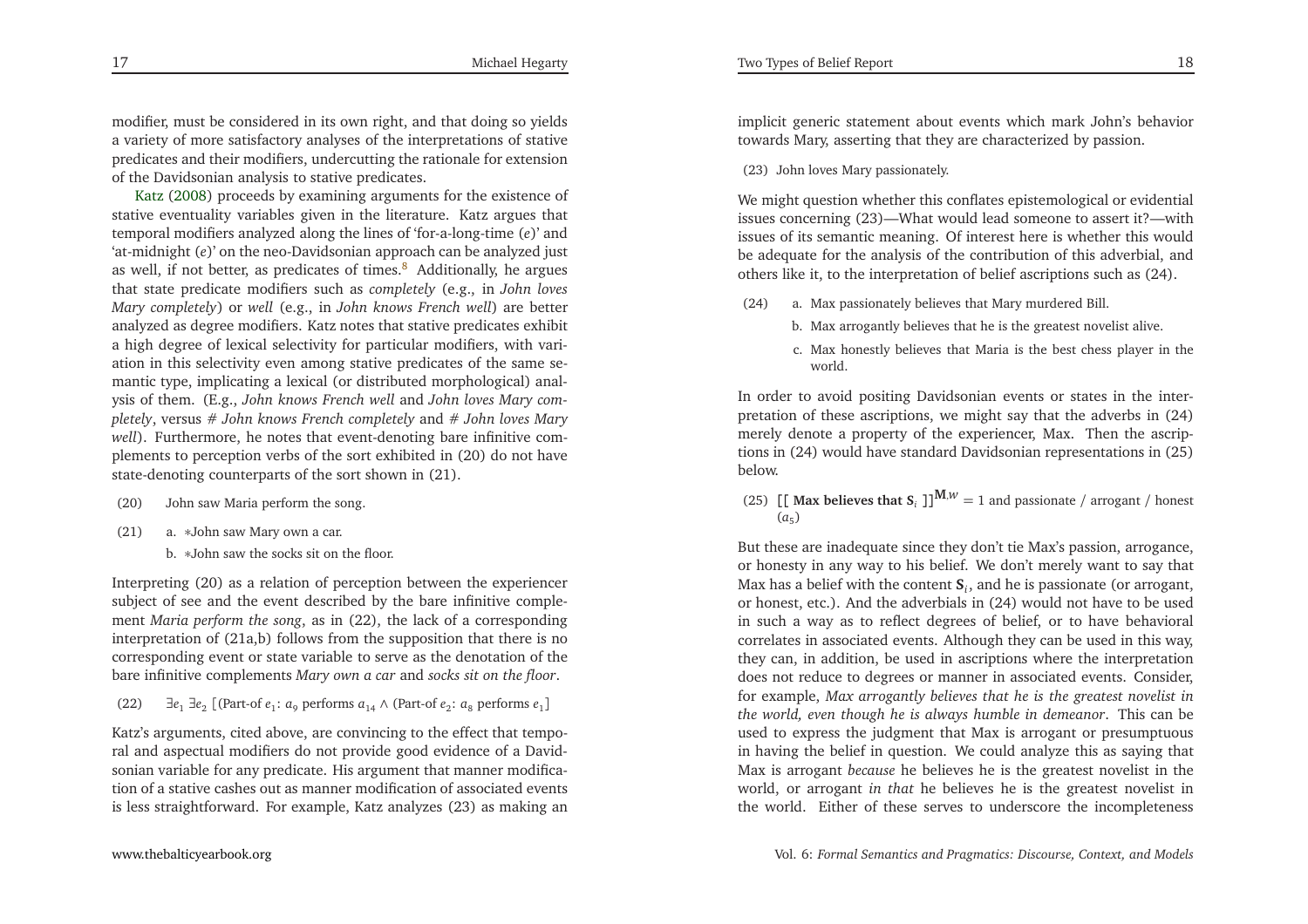(at best) of the interpretation in (25). <sup>A</sup> more promising approach to the interpretation of the adverbials in (24) would be to add one ofthe terms 'passionate / arrogant / honest  $(a_5, e_4)$ ', relating Max to the respective belief state, to the interpretation of each sentence.

Evidence that points more specifically toward <sup>a</sup> neo-Davidsonian variable associated with some instances of stative attitude ascriptions with predicates such as *believe* and *think* (on the stative use of *think*) is the pronominal reference in examples such as (26)–(27), where (26a) or (27a) is the utterance of <sup>a</sup> speaker, and (26b) or (27b) presents three options for <sup>a</sup> follow-up utterance, either by that speaker, or by anaddressee of the (a) utterance.

(26) a. Alex believes that Mary murdered Bill.

- b. i. That began/started last March.
	- ii. That has lasted long enough.
	- iii. The forensic pathologist's repor<sup>t</sup> will pu<sup>t</sup> <sup>a</sup> stop to that.
- (27) a. Alex thinks that everyone is talking about him.
	- b. i. That began/started last month.
		- ii. That has lasted <sup>a</sup> long time.
		- iii. His therapist will pu<sup>t</sup> <sup>a</sup> stop to that.

The predicates of initiation, persistence, and cessation which take the demonstrative *that* as their argumen<sup>t</sup> in (26b) and (27b) do not sensibly or comfortably apply to facts. And although we might follow Katz in taking temporal adverbials such as *at midnight* to be predicates of time intervals, it does not seem sensible to interpret (26b-iii), for example, as asserting *that* the pathologist's repor<sup>t</sup> will pu<sup>t</sup> <sup>a</sup> stop to <sup>a</sup> time interval. It is more straightforward for that to refer to Alex's belief or belief state in (26b) and (27b). When we use responses such as (26b) and (27b) in <sup>a</sup> context where the antecedent of *that* is to be retrieved from <sup>a</sup> sentence with an indisputably stative predicate, we obtain examplessuch as those in (28) and (29).

- (28) a. Mary owns the car.
	- b. i. That began last March.
		- ii. That has lasted <sup>a</sup> long time.
		- iii. My lawyer will pu<sup>t</sup> <sup>a</sup> stop to that.
- (29) a. The socks sit on the floor.
	- b. i. That began this morning.
		- ii. That has lasted long enough.
		- iii. Billy's mom will pu<sup>t</sup> <sup>a</sup> stop to that.

The use of *that* to refer to the states described by the (a) sentences is distinctly odd in (28b-i) and (28b-ii), and likewise in (29b-i) and (29bii). In (28b-iii), we can readily understand that the lawyer might find <sup>a</sup> legal means to nullify Mary's ownership of the car, or to transfer the ownership to another person, but "put <sup>a</sup> stop to that" seems at best <sup>a</sup> colorful way to pu<sup>t</sup> this. If we take it literally, the speaker's lawyer is understood to be not actually stopping Mary's ownership of the car, but something more like putting <sup>a</sup> stop to an aggressive campaign by Mary to acquire ownership of articles in which the speaker has an interest (e.g., in <sup>a</sup> messy divorce case). In (29b-iii), we understand that Billy's mom will pu<sup>t</sup> <sup>a</sup> stop to events of Billy leaving socks on the floor, or Billy's habit of leaving socks on the floor, not to <sup>a</sup> current state in whichthe socks sit on the floor.

So even if we accep<sup>t</sup> Katz's arguments that the bulk of stative predicates do not modify <sup>a</sup> Davidsonian state, it seems that stative attitude predicates such as *believe* and *think* can introduce an associated state, as an interpretive option. <sup>A</sup> <sup>p</sup>lausible reason for this is that we can interpret these ascriptions as describing attitude states which can engage in causal interactions in examples like (26) and (27); such interactions underlie Davidson's conception of an event. The formal concomitant for why these predicates can behave in the ways noted above, but (at least most) other stative predicates don't is that these predicates can have an associated Davidsonian state variable in their argumen<sup>t</sup> structure, which makes them subject to forms of modification and anaphoric reference in exactly the way that sentences with eventive predicatesare.

But here we run into <sup>a</sup> problem. Recall how Davidsonian events figure in the interpret*ation of an action sentence such as Max kicked theball*. Attempting something analogous for  $S =$  **Sam believes that**  $S_1$ ,  $S_2 = S_1$ for  $S_1$  = **the President will resign**, using the truth conditions in (5b) to capture the role of the content of **<sup>S</sup>**<sup>1</sup>, we obtain the truth conditionsin (30). (Recall that  $a_3$  is Sam.)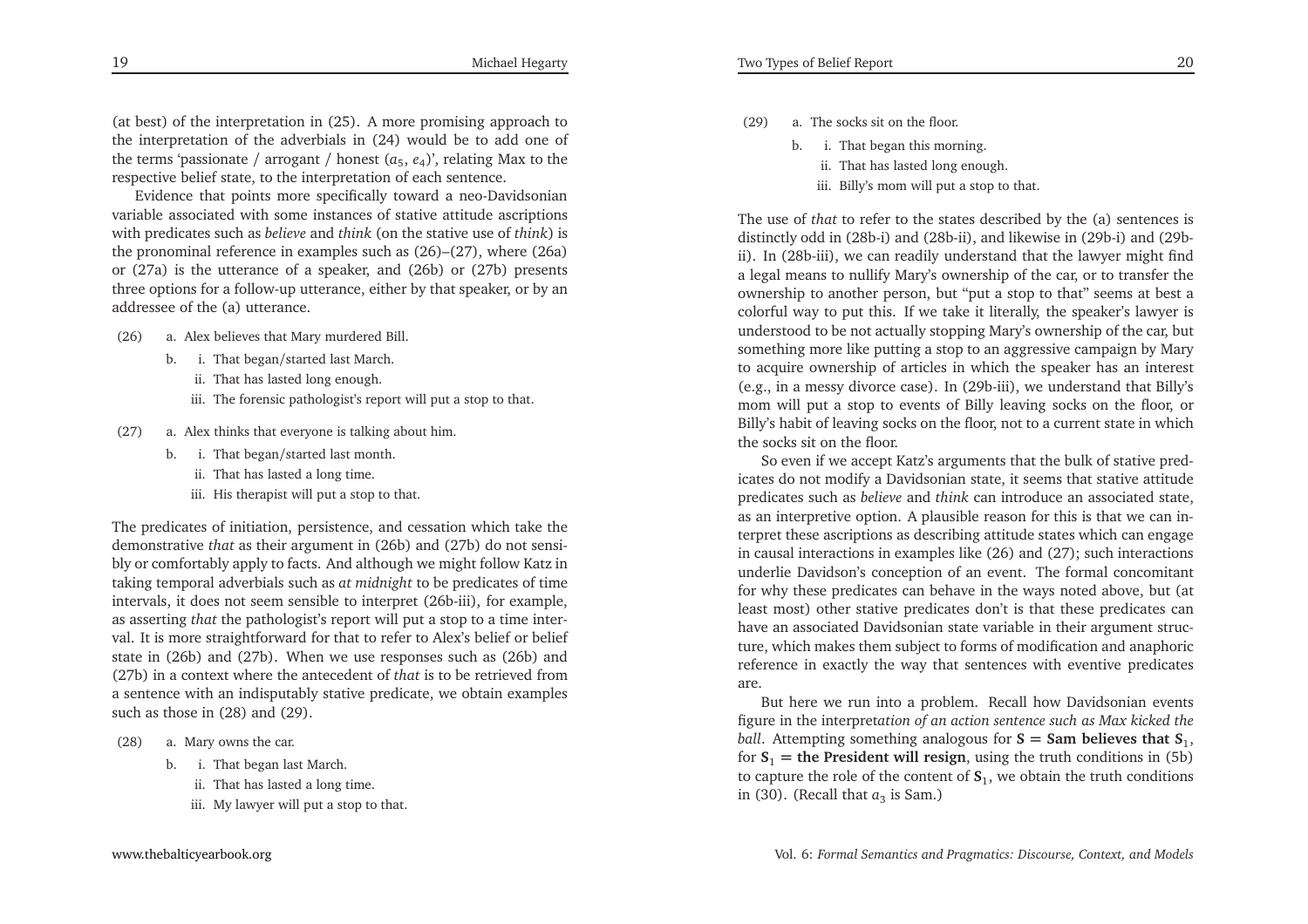This isn't right. <sup>A</sup> belief ascription does not characterize <sup>a</sup> <sup>p</sup>hysical par<sup>t</sup> of *<sup>e</sup>*4. The quantified condition over DA(*<sup>a</sup>*3, *<sup>w</sup>*) is not "what is going on" in *<sup>e</sup>*4. In the interpretation of an eventive belief ascription, the relationship between the eventuality *<sup>e</sup>*<sup>4</sup> and the content of the interpreted clausal structure **<sup>S</sup>** is different. The eventuality *<sup>e</sup>*<sup>4</sup> should be associated with the doxastic alternative set of the experiencer somehow, but not in the way that an eventuality is associated with objects and relations among them which constitute the eventuality, as par<sup>t</sup> of it.

Hacquard [\(2010](#page-15-4): 101) proposes something similar to my treatment of events for belief ascriptions, but without the <sup>p</sup>hysical part-of relation. She proposes that the doxastic alternative set involved in the interpretation of (1) is an informational doxastic context of the experiencer subject, on which the ascription reports. The doxastic alternative set is regarded, in this light, as <sup>a</sup> function which takes the eventuality of the belief experiencer on which the speaker is reporting as an argument. On Hacquard's account, (1) introduces the eventuality  $e_4$ , the doxastic state of Sam, which is experienced by Sam and characterizedby a set of possible worlds DA DA( $a_3, e_4$ ,  $w$ ) consistent with Sam's beliefs at a given point in the discourse, and asserts that  $S_1$  is true in it. Translating into the notation of this paper, and replacing Hacquard's universal quantifier with the generalized quantifier MOST in order to more accurately reflect the strength of the belief ascription, Hacquard's[\(2010](#page-15-4): 101) approach would interpret (1) as in (31).

(31)  $[$  **[ S ]**] $^{\mathbf{M},w} = 1$  iff  $\exists e_4$  [belief (*e*<sub>4</sub>, *w*)  $\wedge$  $\text{Exp}(a_3 \ e_4) \wedge (\text{MOST } v: v \in \text{DA}(a_3, e_4, w) \ [ \ [ \ S \ ] ]^{\text{M},w} = 1 ]$ 

<sup>A</sup> distinctive property of this interpretation is that it doesn't tie theeventuality  $e_4$  to the content of  $S_1$  in any uniquely identifying way. If Sam believes ten different things, expressed by <sup>S</sup>*<sup>i</sup>*(*i* <sup>=</sup> 1, . . . , 10), at <sup>a</sup> <sup>g</sup>iven point in time, these could all characterize <sup>a</sup> single eventuality *<sup>e</sup>*4, according to (31). Or each Si could characterize its own eventuality *<sup>e</sup>i*. More generally, there could be any number of eventualities, between 1 and 10, each characterized by some subset of  $\{S_i: i = 1, \ldots, 10\}$ . In this property Herman is connected in the line of the David ..., 10)}. In this respect, Hacquard's approach is similar to the David-

sonian approach to <sup>p</sup>hysical events sketched in section 3.2 above. In that approach to (16), we don't necessarily <sup>p</sup>ick out the smallest event in which Buck shot Ed (say, the event confined to the moment in which the trigger is squeezed). Instead, we recognize that one could use the sentence in (16) to describe an event at various levels of granularity. Some of these events are quite large and can be characterized by many different sentences, describing their different parts. Others are more minimal, more centered about the squeeze of the trigger, and are described by few sentences—possibly, in the limit, only by this sentence and its passive counterpart. As noted in section 3.2, we could go across possible worlds and ge<sup>t</sup> the result that all events of Buck shooting Ed have the sub-event of the trigger squeeze in common, while differing in lead-ins and consequences. Nevertheless, it seems that we could individuate the event chosen, at whatever level of granularity, even in the actual world, by its <sup>p</sup>hysical boundaries. If we refer to an event anaphorically after it is introduced in this way, the appropriate level of granularity will be established by context or ostension, to the degree of precision necessary for the purposes of the discourse.

It doesn't seem possible to take this approach with the eventuality associated with <sup>a</sup> belief ascription because there are no <sup>p</sup>hysical boundaries that would delineate the par<sup>t</sup> of *<sup>e</sup>*<sup>4</sup> which corresponds to belief in  $S_1$ , as opposed to parts which correspond to belief in  $S_2, \ldots, S_{10}$ . The condition in (31) does not use the truth of the complement clause (in possible worlds in the doxastic alternative set) as <sup>a</sup> criterion of individuation or identity of an eventuality within which <sup>a</sup> belief that the President will resign is realized or instantiated. As <sup>a</sup> result, in examples like (26) and (27), for the interpretation of, *Alex believes that Mary murdered Bill*, or *Alex thinks that everyone is talking about him*, (31) does not provide <sup>a</sup> unique eventuality which can serve as the antecedent of the anaphor *that* in the follow-up options (26a,b,c) and (27a,b,c). We need something which will serve to tie the actual belief in the contentof  $S_1$  to the eventuality introduced in (31). For intentional states such as belief, this can only be done by conditions on identity across possibleworlds. Such <sup>a</sup> condition will now be formulated.

We want the ascription expressed by the whole sentence <sup>S</sup> to state <sup>a</sup> quantified condition on Sam's doxastic alternatives, (MOST *v: <sup>v</sup>* ∈DA( $a_3$ ,  $e_4$ ,  $w$ ) [[ **S**<sub>1</sub> ]]<sup>**M**, $w$ </sup> = 1. This condition characterizes  $e_4$  not by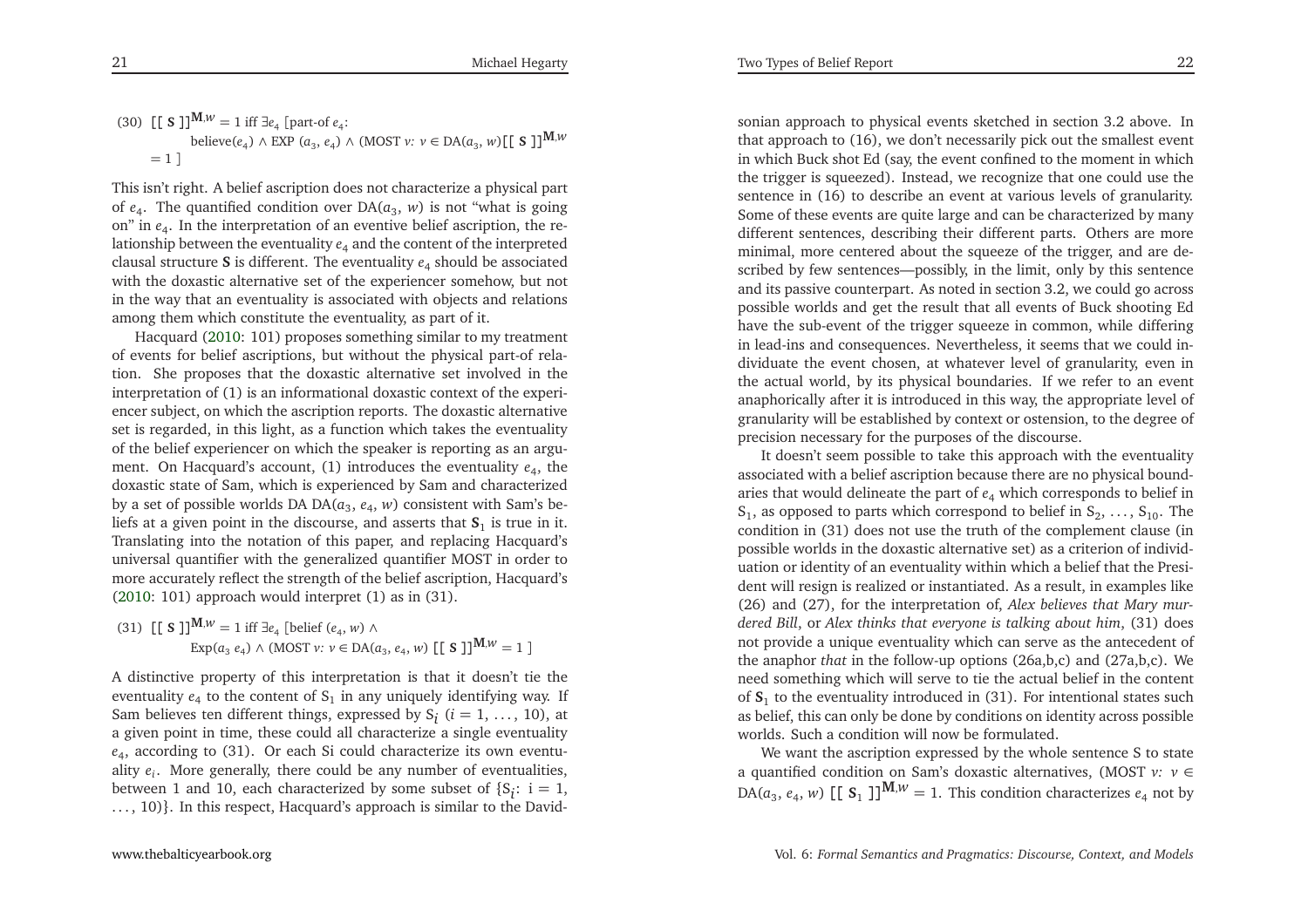specifying <sup>a</sup> par<sup>t</sup> of *<sup>e</sup>*4, "what goes on" in *<sup>e</sup>*4, nor one content condition among others that *<sup>e</sup>*<sup>4</sup> might have, but rather, it specifies an identifying condition on *<sup>e</sup>*4, no matter what else might be the case. This condition is how we individuate *<sup>e</sup>*4; it is what makes *<sup>e</sup>*<sup>4</sup> what it is. If we interpret <sup>a</sup> belief ascription such as (1) as introducing an eventuality *<sup>e</sup>*4, the ascription tells us that the condition in (5b), (MOST *v*:  $v \in DA(a_3, e_4,$ *w*)  $[(\varphi)]^{\mathbf{M},w} = 1$ , is an identifying condition on  $e_4$ , in that it holds in any possible world in which Max experiences *<sup>e</sup>*4. This is formulated in(32).

(32)  $\left[ \left[ \text{ Sam believes that } S_1 \text{]} \right] \right]^{M,w} = 1 \text{ iff } \exists e_4 \left[ \left[ \left[ \text{ EXP } (a_3, e_4) \right] \right] \right]^{M,w} = 1$ ∧ $(\forall u: [[\text{EXP } (a_3, e_4)]]^{M,u} = 1) (\text{MOST } v: v \in DA(a_3, u))$ :  $[[S_1, S_2, \dots, S_n, v]]^{M,u} = 1$  $\mathbf{J}$ **M**, $W = 1$  ]

That is, there is <sup>a</sup> state experienced by Sam, and any possible world *u* in which he experiences it is characterized by the essential content condition in (5b). The condition 'believe  $(e_4)$ ' is left out since the status of *<sup>e</sup>*<sup>4</sup> as <sup>a</sup> belief state is captured by the quantified condition over the doxastic alternative set, with its distinctive strength.

So at this point, <sup>I</sup> am claiming that the doxastic ascriptions in (1), (3) and (4), repeated below, with *believe, think, be sure, be convinced, suspect*, and *imagine*, can be uttered with two different interpretations.

- (1) Sam believes / thinks / expects that the President will resign.
- (3) Sam is sure / certain / convinced that the President will resign.
- (4) Sam imagines / suspects that the President will resign.

They can have the "bare" or minimal interpretations <sup>g</sup>iven in (5a,b,c), or they can have corresponding full or eventive interpretations along the lines <sup>g</sup>iven in (32). Anaphoric reference to an eventuality can be diagnostic of the full interpretation. In (26) and (27), the follow-up options in (26b) or (27b), whether uttered by the speaker of the (a) sentence or by an addressee of the (a) sentence, presuppose that the (a) sentence has the full interpretation, providing an eventuality toserve as referent of the demonstrative anaphor *that*.

The behavior of negation can be diagnostic of which interpretation is in force in <sup>a</sup> <sup>g</sup>iven example. In (6), (8), and (10), with the

lower interpretation of negation as in (7), (9), and (11), <sup>I</sup> propose that the un-negated counterpart *Sam believes that the President will resign* is interpreted as in (5a,b,c), and that negation converts the generalized quantifiers EVERY, MOST and Q to their respective duals, SOME, Q, and MOST, through the process of Neg-Importation with Dualization (NID), <sup>y</sup>ielding the lower-Neg reading. But the simple belief ascriptions in (1), (3) and (4) should also have the full eventuality-introducing interpretations along the lines of (32), as an interpretive option, with an appropriate strength of quantifier over <sup>a</sup> doxastic alternative set. When we negate ascriptions such as (1), (3) and (4) and obtain an interpretation with wide scope negation (barring nuclear stress on <sup>a</sup> constituent within the scope of negation), this should indicate that the full interpretation is in force, even in the absence of other cues to that interpretation. This would be the case for the first sentence of (33), pronounced with nuclear stress on *not*, uttered by an aide to the Senator to deny rumors that the Senator believes that the President will resign as the result of <sup>a</sup> scandal involving one of his policies, withoutcommitting the Senator to any fixed opinion about the outcome.

Two Types of Belief Report

(33) The Senator does not believe that the President will resign. She believes that the President will decide on the right course of action, to resign or not, in due course, when all of the factscome to light.

Turning to Davidson's argumen<sup>t</sup> from adverbial modification, <sup>I</sup> take Katz's point that each form of adverbial modification should be addressed in its own right; spatial, temporal, manner, and degree modifiers should not all be interpreted identically. And eventualities should not be posited to suppor<sup>t</sup> an account of the interpretation of <sup>a</sup> class of adverbials unless doing so provides the best account of the semantics of that class. Returning to the examples in (24), we can formulate <sup>a</sup> Davidsonian approach to each using the full interpretation of doxastic ascriptions of the form <sup>g</sup>iven in (32), but the fact that we can formulate them doesn't mean that they are correct. On such an approach, the adverbial modification in (24) adds one of the conditions in (34).

(34) passionate  $(a_3, e_4)$  / arrogant  $(a_3, e_4)$  / honest  $(a_3, e_4)$ 

This condition would not be par<sup>t</sup> of the identity condition on *<sup>e</sup>*<sup>4</sup> across possible worlds, so it should be <sup>p</sup>laced outside the scope of the trans-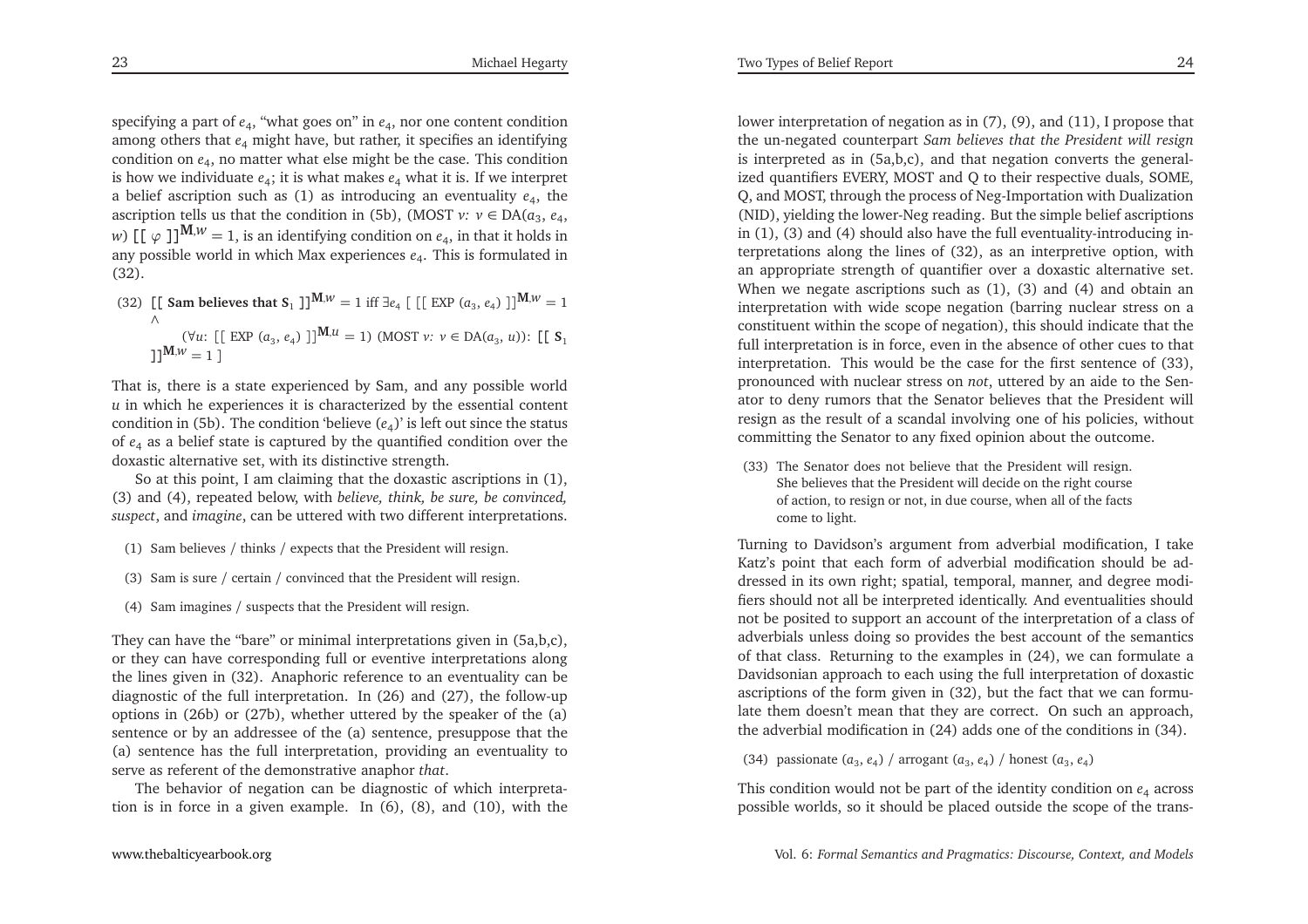world identity condition. This is shown in (35), for (24a) with  $S_2 =$ **Mary murdered Bill**.

(35) 
$$
[[\text{ Max passionately believes that } S_2]]^{M,w} = 1 \text{ iff } \exists e_5 \left[ \left[ \text{EXP } (a_5, e_5) \land \text{ passionate } (a_5, e_5) \right] \right]^{M,w} = 1 \land \text{(Vu: } [[\text{ EXP } (a_5, e_5)]]^{M,u} = 1)(\text{MOST } v: v \in DA(a_5, u)) : [[S_2]]^{M,w} = 1])
$$

On this approach, the presence of the adverbial requires the eventive interpretation of the rest of the sentence, of the form <sup>g</sup>iven in (32), as <sup>a</sup> basis to which to add the contribution of the adverbial, rather than the "bare" condition on possible worlds in the doxastic alternative set, of the sort <sup>g</sup>iven in (5b). This interpretation seems appropriate for (24a), where the secondary predicate *passionately* relates Max to his belief state, and the belief state is characterized by the cross-world content condition. This approach works for (24b) as well, interpreting it as asserting that arrogance is <sup>a</sup> property of Max in relation to his state of believing that he is the greatest novelist alive. The approach would interpret (24c) as asserting that there is <sup>a</sup> state of Max in which he believes that Maria is the best chess <sup>p</sup>layer in the world, and honesty is <sup>a</sup> property of Max in relation to that state. This may not be the only, or best, interpretation of (24c), and this illustrates the point that <sup>I</sup> am following Katz in analyzing each modifier in its own right, even as <sup>I</sup> depart from Katz in adopting <sup>a</sup> Davidsonian eventuality variable forsomestative ascriptions.

Hacquard [\(2010](#page-15-4)) assumes that all belief ascriptions have an associated Davidsonian state of belief. This serves her account of modal interpretation, by which an epistemic modal sentence occurring as com<sup>p</sup>lement to <sup>a</sup> propositional attitude predicate qualifies an event or state associated with the attitude by <sup>a</sup> condition on the doxastic alternative set of the attitude experiencer; Hacquard construes this set as the epistemic modal base. In (36), for example, the epistemic modal is interpreted, according to Hacquard, as qualifying an eventive belief stateof Sam.

(36) Sam believes that it must be raining.

Hacquard claims that this is parallel to the interpretation of an unembedded modal, *It must be raining*, as qualifying the event of assertion

by <sup>a</sup> condition on the doxastic alternative set of the speaker. This analysis is based on Hacquard's proposal that the doxastic alternative set is an informational context in the sense of [Stalnaker](#page-15-13) [\(1998](#page-15-13)), and should be identified as the epistemic modal base of the associated modal statement. Thus, in (36), there is <sup>a</sup> belief state of Sam which is characterized by Sam's doxastic context, which serves as the epistemic base of the embedded modal; similarly, the doxastic context of the speaker of an unembedded modal statement serves as the epistemic modal base of that statement. <sup>I</sup> cannot do full justice to this proposal here. But <sup>I</sup> can note that the epistemic modal base of an unembedded modal statement has been argued to be the set of possible worlds consistent with what the speaker *knows*, not with what the speaker *believes*. [9](#page-14-11) Assuming sufficient transparency, anything known by the speaker is believed, so the set of worlds consistent with what the speaker believes is <sup>a</sup> proper subset of the set of worlds consistent with what the speaker knows (since the former must be compatible with what the speaker knows, and with further propositions that the speaker believes but does not know). On the basis of these results, the epistemic modal base would be decoupled from the doxastic context of Sam in (36) (or the speaker of an unembedded modal statement). The belief event characterized by the doxastic context would then fail to serve as <sup>a</sup> grounding of the epistemic modal base, which would remove Hacquard's rationale for positing it. <sup>I</sup> leave the discussion at that point here, simply noting that research on the nature of the epistemic modal base blunts the rationale Hacquard proposes for associating an event with each attitude ascription.

#### **5. CONCLUSION**

<span id="page-13-0"></span>If ascriptions of belief involving a clausal complement  $S_1$  to the attitude predicate are interpreted in terms of quantification by generalized quantifiers over <sup>a</sup> set of possible worlds constituting doxastic alternatives for the experiencer of the attitude, then variation in strength across doxastic predicates can be modeled by the interpretations of the generalized quantifiers. The resulting interpretations permit Neg-Importation with Dualization, accurately predicting the strengths ofascriptions with the "lower Neg" reading traditionally associated with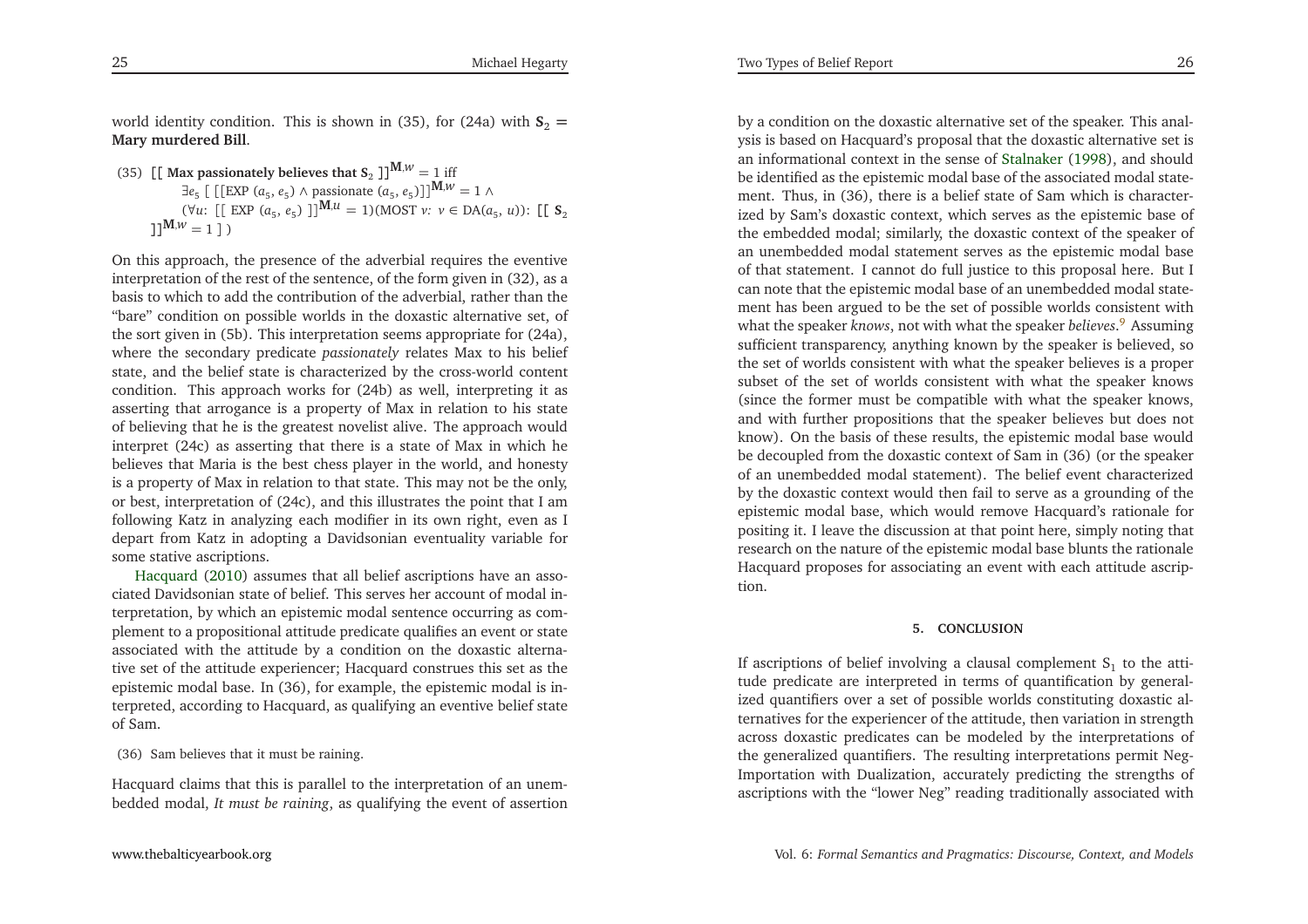<span id="page-14-14"></span><span id="page-14-13"></span><span id="page-14-12"></span><span id="page-14-7"></span><span id="page-14-6"></span><span id="page-14-5"></span><span id="page-14-2"></span><span id="page-14-1"></span><span id="page-14-0"></span>Neg-Raising. But some belief ascriptions have <sup>a</sup> more complex interpretation. In some cases, the more complex interpretation may be invoked by certain types of adverbial modifiers. One kind of more complex interpretation, revealed by pronominal reference facts, is one which posits <sup>a</sup> belief state, an eventuality which is associated with the belief, identified across possible worlds in which it occurs by the quantified condition over doxastic alternatives, and serving as an essential content condition on the belief state eventuality. This view contends with [Hacquard](#page-15-4) [\(2010](#page-15-4)) and agrees with Katz [\(2000](#page-15-1), [2003](#page-15-2), [2008](#page-15-3)) in accepting that stative attitude ascriptions are not invariably associated with <sup>a</sup> Davidsonian eventuality, but contends with Katz in arguing that we can't fully dispense with such Davidsonian eventualities in the interpretation of belief ascriptions since some ascribed beliefs are associatedwith an eventuality.

This provides <sup>a</sup> semantic analysis of <sup>a</sup> distinction long noted in the literature, and recently discussed by [Cappelli](#page-14-12) [\(2007](#page-14-12)) and [Simons](#page-15-14) [\(2007](#page-15-14)), between belief ascriptions which attribute <sup>a</sup> mental state to the experiencer subject versus those whose "main point" (in the terminology of Simons) is to comment on the truth or evidential status of the complement clause as judged by the experiencer subject, with implications for the speaker. In the latter case, [Urmson](#page-15-15) [\(1952](#page-15-15)) characterizes the content of the main clause as "parenthetical," meaning that the entire ascription is understood to be <sup>a</sup> presentation of the content of the complement clause, evidentially qualified by the strength of theattitude predicate.

#### **Notes**

<sup>[1](#page-1-0)</sup>I am grateful to Kai von Fintel, Barbara Partee and Susan Rothstein for comments and discussion when <sup>I</sup> presented this and related work at the Sixth International Symposium of Cognition, Logic and Communication in Riga, and to Ann Mulkern and an anonymousreviewer for subsequent comments.

*[2](#page-1-1)*This was observed by [Hintikka](#page-15-16) [\(1969](#page-15-16)). Major steps in implementing the idea were taken by [Heim](#page-15-17) [\(1992](#page-15-17)).<br>Salatural language

*[3](#page-2-0)*Natural language expressions in bold-face type denote the LF syntactic structure of the expression. <sup>A</sup> cited or mentioned expression, regarded as <sup>a</sup> string of words, will be italicized. <sup>A</sup> syntactic category label in bold-face type, with or without an identifying subscript, denotes an LF tree structure dominated by <sup>a</sup> category of that label. In ordinarytype-face, the label refers to the syntactic category.

*[4](#page-3-0)*An anonymous reviewer wonders whether *should* has the force of MOST, as sug-

<span id="page-14-11"></span><span id="page-14-9"></span><span id="page-14-3"></span>gested here, and whether this is consistent with its occurrence in <sup>a</sup> short discourse such as the following: "Given what we know, they should be here by now. But they're not." The discussion here does not definitely establish that *believe* has the force of MOST, and due to space limitations, cannot address the question whether *should* has the force of MOST. But if *should* does have the force of MOST, the discourse bit in question is interpreted as follows: "Given what we know, in most possible worlds they are here now. Butin the actual world, they're not." We predict this to be felicitous.

<span id="page-14-10"></span>*[5](#page-3-1)*Alternatively, <sup>g</sup>iven sets of possible worlds <sup>A</sup> and B, whether finite or infinite, we could use the modal quantificational schemas proposed by Kratzer [\(1981](#page-15-9), [1991](#page-15-18)), with (EVERY A): <sup>B</sup> interpreted as analogous to modal necessity. Essentially, if <sup>A</sup> is the modal base, then the proposition corresponding to the set of possible worlds <sup>B</sup> must be true relative to this base. Then (SOME A): <sup>B</sup> could be interpreted as analogous to modal possibility, and (MOST A): <sup>B</sup> interpreted analogously to weak necessity (the force ofmodal *should*).

*[6](#page-6-0)*See citetdavidson67, Higginbotham [\(1983,](#page-15-19) [1985](#page-15-20), [1989](#page-15-21), [2000](#page-15-22)), and [Parsons](#page-15-23) [\(1990](#page-15-23)), among others.

<sup>[7](#page-6-1)</sup>The existential quantifier is introduced by the Aspect node, which could aspectually qualify *e*<sub>4</sub> in other ways.

*[8](#page-9-0)*See [Parsons](#page-15-23) [\(1990](#page-15-23)) for elaboration of neo-Davidsonian semantics, which posits thematic role predicates relating agents and experiencers, patients and themes, and otherparticipants in an event, to the event itself.

<span id="page-14-4"></span><sup>[9](#page-13-0)</sup>More precisely, the literature argues that the epistemic modal base is the set of possible worlds consistent with what is known by the speaker, or <sup>a</sup> group of which the speaker can be considered <sup>a</sup> member. See [DeRose](#page-14-13) [\(1991](#page-14-13)) and von Fintel and Gillies [\(2008a](#page-15-24), [2008b\)](#page-15-25), as well as discussion of the role of an assessor by [Egan](#page-14-14) [\(2005](#page-14-14)) and by [Egan](#page-15-26) et al. [\(2005\)](#page-15-26).

#### **References**

<span id="page-14-8"></span>Cappelli, G. 2007. "I reckon I know how Leonardo da Vinci must have felt..." Epistemicity. *Evidentiality and English Verbs of Cognitive Attitude*. Pari: Pari Publishing.

- Carlson, G. 1998. 'Thematic roles and the individuation of events'. In S. Rothstein (ed.)'Events and Grammar', 35–51. Dordrecht: Kluwer Academic Publishers.
- Davidson, D. 1980[1967]. 'The Logical Form of Action Sentences'. In N. Rescher (ed.) 'The Logic of Decision and Action', 81–95. Pittsburgh: University of Pittsburgh Press. Reprinted in Davidson, D., *Essays on Actions and Events*, pp. 105-122. Oxford: OxfordUniversity Press.

DeRose, K. 1991. 'Epistemic possibilities'. *The Philosophical Review* 100: 581–605.

- Eckhardt, R. 2005. 'Too poor to mention: Subminimal eventualities and negative polarity items'. In C. Maienborn & A. Wöllstein (eds.) 'Event Arguments: Foundations andApplications', 301–330. Tübingen: Max Niemeyer Verlag.
- ——. 2008. 'The lower par<sup>t</sup> of event ontology'. In J. Dölling, T. Heyde-Zybatow & M. Schäfer (eds.) 'Event Structures in Linguistic Form and Interpretation', 477–491. Berlin: Walter de Gruyter.

Egan, A. 2005. 'Epistemic modals, relativism, and assertion'. In J. Gajewski, V. Hacquard,